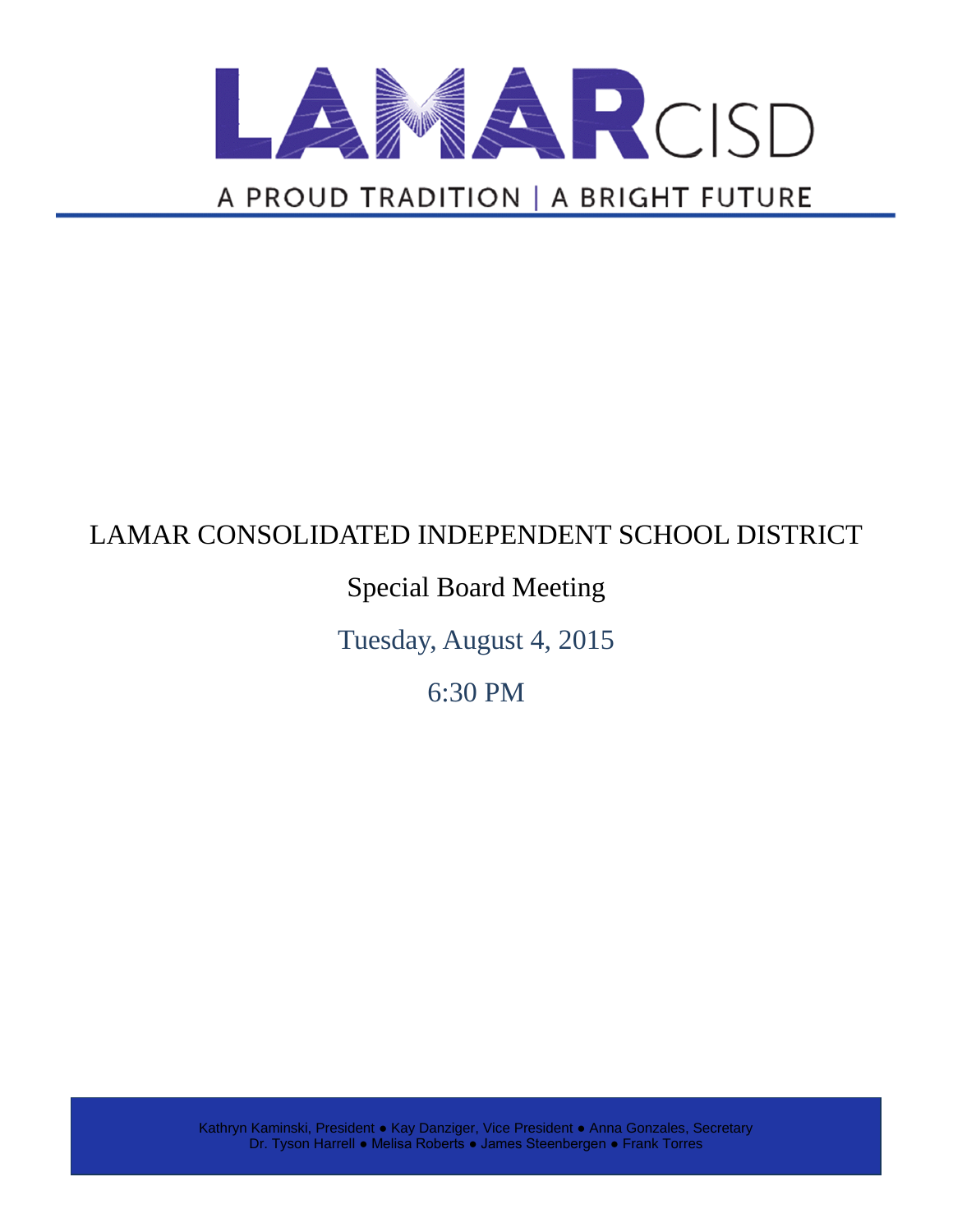#### **LAMAR CISD BOARD OF TRUSTEES SPECIAL BOARD MEETING BRAZOS CROSSING ADMINISTRATION BUILDING 3911 AVENUE I, ROSENBERG, TEXAS AUGUST 4, 2015 6:30 PM**

#### **AGENDA**

- 1. Call to order and establishment of a quorum
- 2. Opening of meeting
- 3. Audience to patrons

#### 4. **ACTION ITEMS:**

#### A. **Goal: Planning**

- 1. Budget Update
	- a. 2015-2016 Budget Update 4
	- b. Consider approval of date for public meeting to discuss budget and proposed tax rate 5
	- c. Consider approval of proposed tax rate that will be published in the notice for the public meeting 6
- 2. Consider approval of 2015 2016 compensation plan 7

#### 5. **CLOSED SESSION**

- A. Adjournment to closed session pursuant to Texas Government Code Sections 551.071, 551.072, 551.074, and 551.082, the Open Meetings Act, for the following purposes: (Time
	- 1. Section 551.074 For the purpose of considering the appointment, employment, evaluation, reassignment, duties, discipline or dismissal of a public officer or employee or to hear complaints or charges against a public officer or employee.
		- a. Approval of personnel recommendations for employment of professional personnel
		- b. Employment of professional personnel (Information)
		- c. Employee resignations and retirements (Information)
	- 2. Section 551.072 For the purpose of discussing the purchase, exchange, lease or value of real property
		- a. Land
	- 3. Section 551.071 To meet with the District's attorney to discuss matters in which the duty of the attorney to the District under the Texas Disciplinary Rules of Professional Conduct of the State Bar of Texas clearly conflicts with the Open Meetings Act, including the grievance/complaint hearing.
		- a. Any item listed on the agenda
		- b. Discuss pending, threatened, or potential litigation, including school finance litigation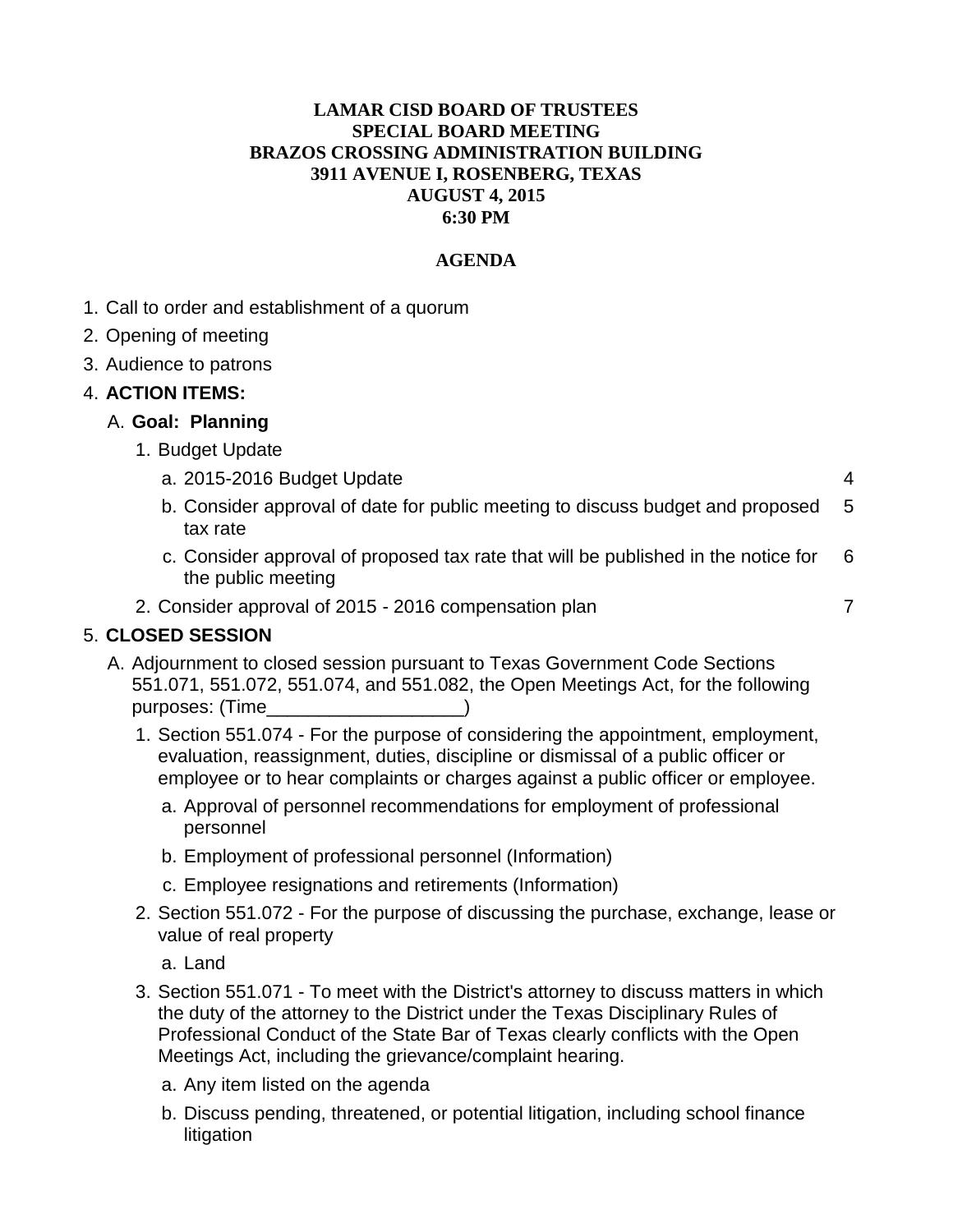#### RECONVENE IN OPEN SESSION

#### **Action on Closed Session Items**

ADJOURNMENT: (Time\_\_\_\_\_\_\_\_\_\_\_\_\_\_)

#### CERTIFICATE AS TO POSTING OR GIVING OF NOTICE

 $\sim$ 

On this 30th day of July 2015 at 3:00 p.m., this notice was posted on a bulletin board located at a place convenient to the public in the central administrative offices of the Lamar Consolidated Independent School District, 3911 Avenue I, Rosenberg, Texas 77471, and in a place readily accessible to the general public at all times.

Karen Vacel

Karen Vacek Secretary to Superintendent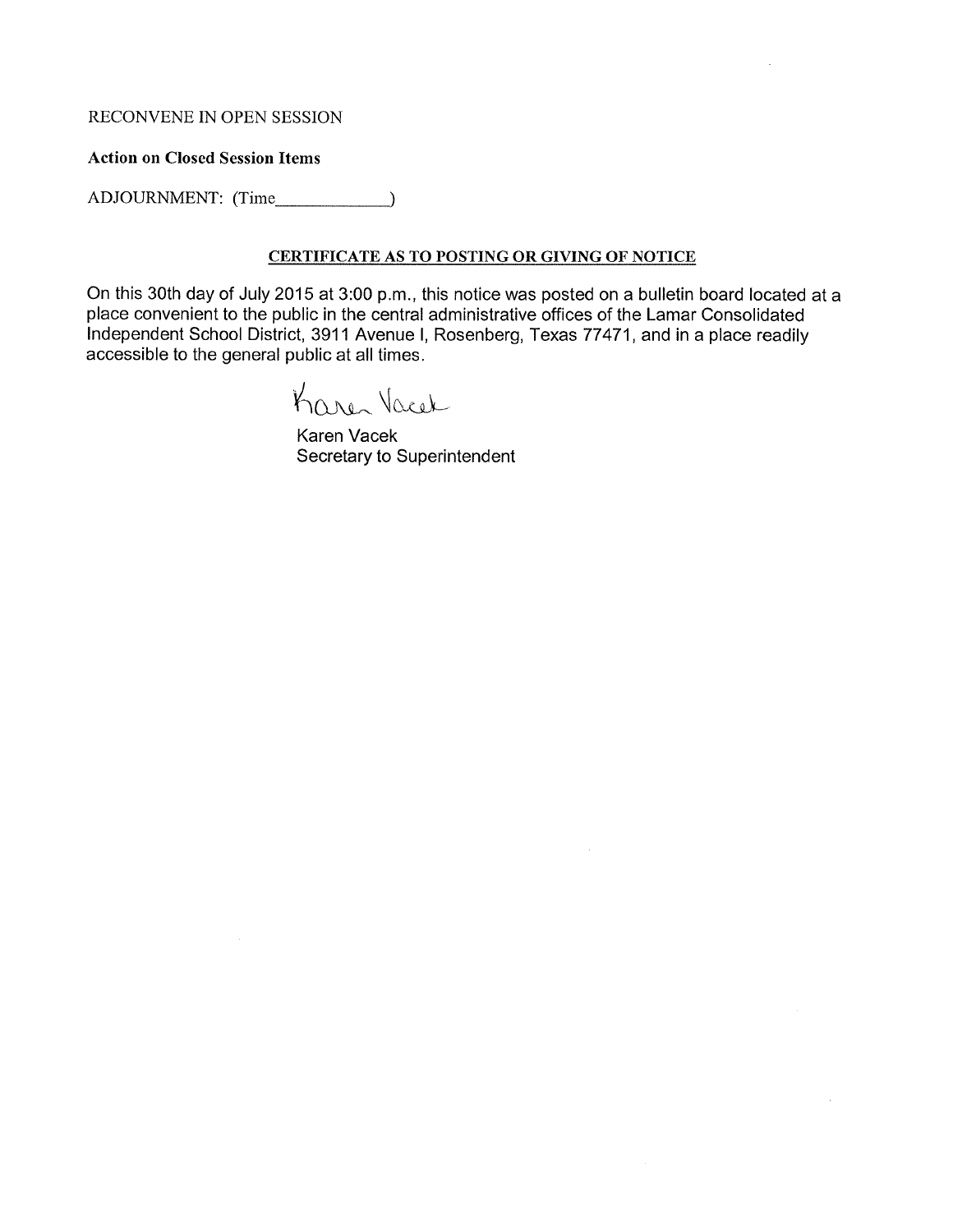**4.A.#1a. – PLANNING BOARD REPORT AUGUST 4, 2015**

### **BUDGET UPDATE**

Jill Ludwig and Yvonne Dawson will provide the Board details regarding the 2015 – 2016 budget.

Resource Person: Jill Ludwig, Chief Financial Officer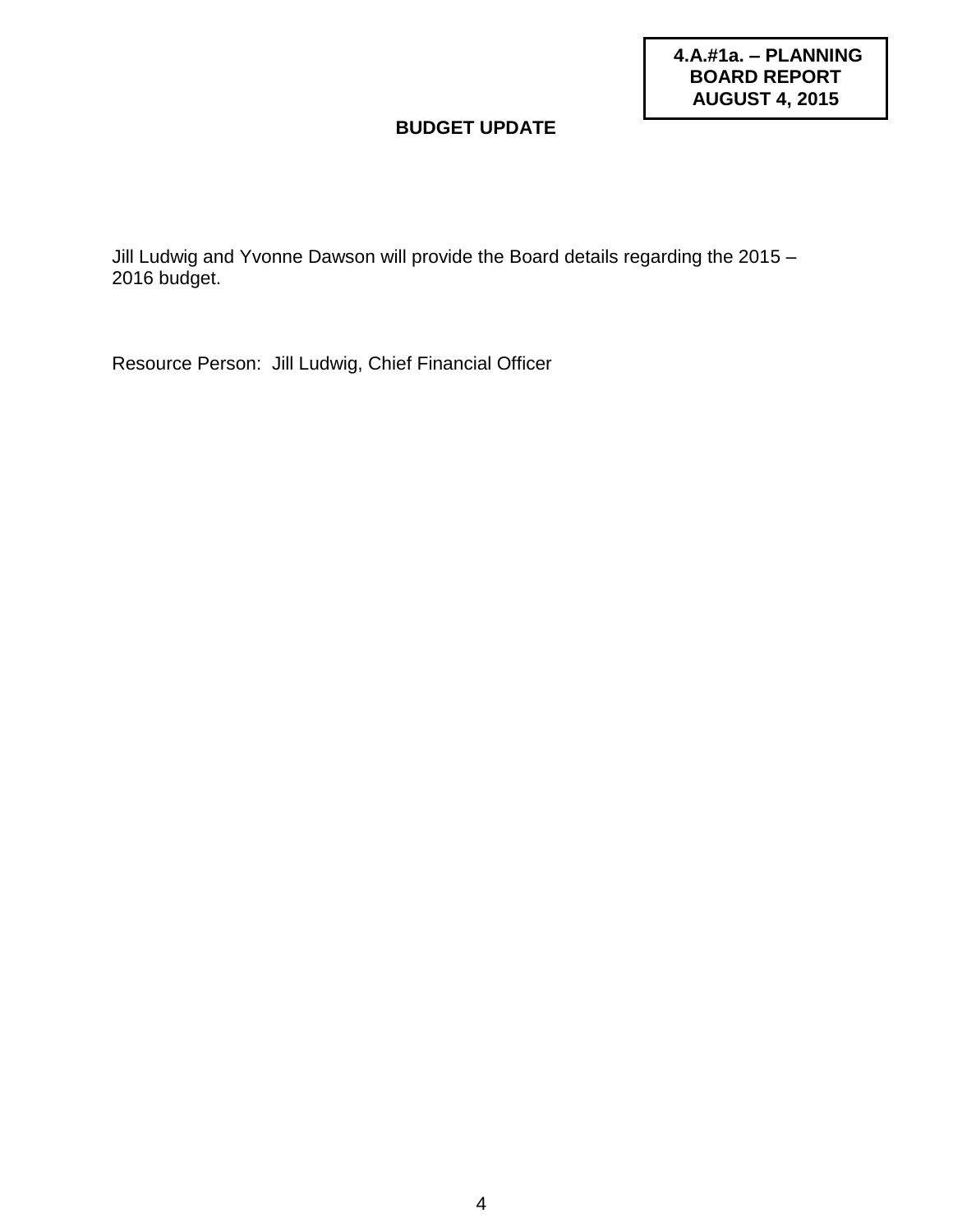#### **4.A.#1b. – PLANNING BOARD REPORT AUGUST 4, 2015**

#### **CONSIDER APPROVAL OF DATE FOR PUBLIC MEETING TO DISCUSS BUDGET AND PROPOSED TAX RATE**

#### **RECOMMENDATION:**

That the Board of Trustees approve August 20, 2015 as the date for the public meeting to discuss budget and the proposed tax rate.

#### **PROGRAM DESCRIPTION:**

After the board agrees upon the proposed tax rate and publishes the notice, the board must call the required public meeting to discuss the budget and proposed tax rate. At least 10, but no more than 30 days before the public meeting, the Notice of Public Meeting to Discuss Budget and Proposed Tax Rate must be published in strict accordance with the requirements of Texas Education Code Section 44.004. The budget must be approved by law prior to September 1.

Submitted by: Jill Ludwig, Chief Financial Officer

Recommended for approval:

Thomas Randle

Dr. Thomas Randle **Superintendent**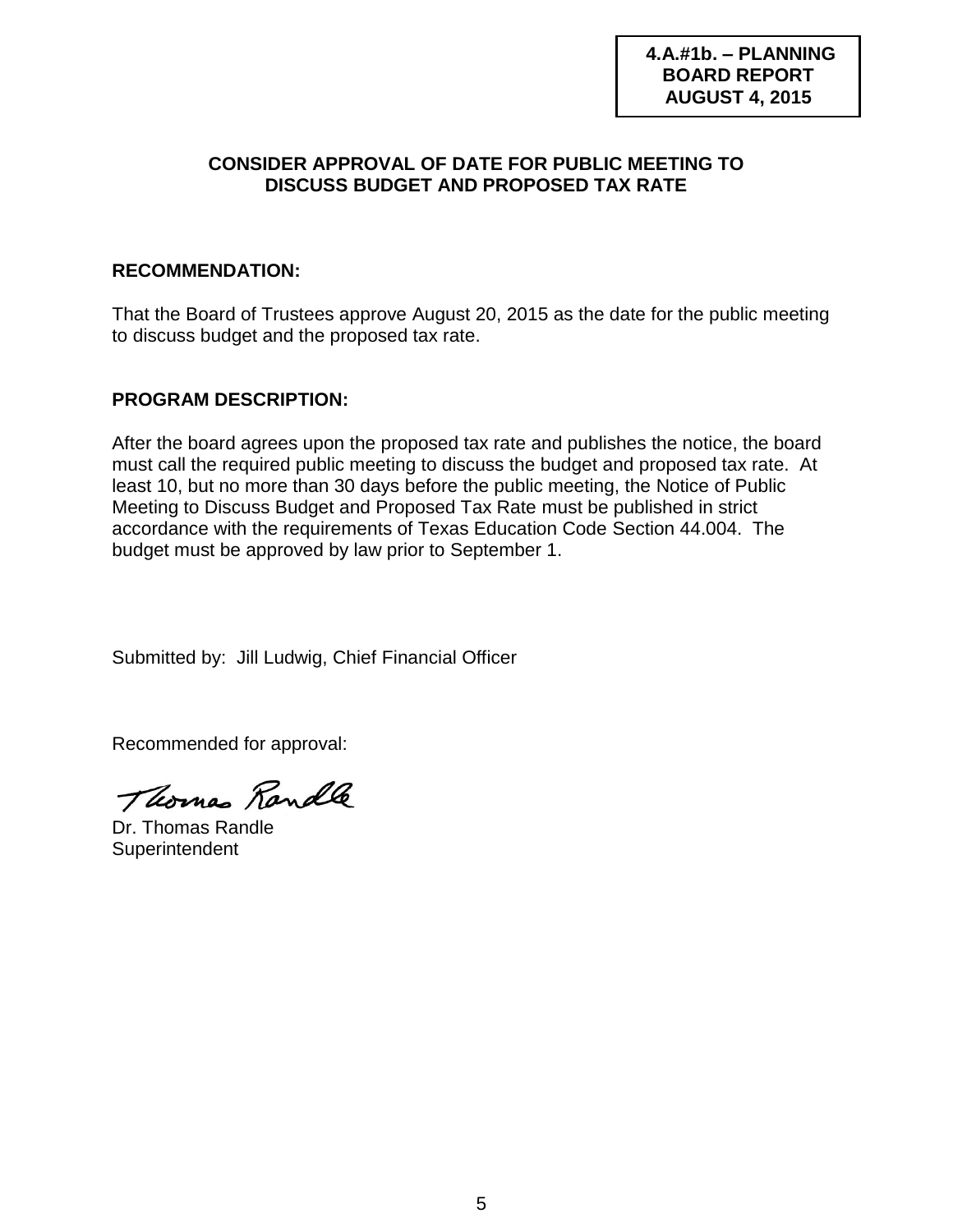#### **CONSIDER APPROVAL OF PROPOSED TAX RATE THAT WILL BE PUBLISHED IN THE NOTICE FOR THE PUBLIC MEETING**

#### **RECOMMENDATION:**

That the Board of Trustees approve the tax rate to be published in the newspaper in the Notice of Public Meeting to Discuss Budget and Proposed Tax Rate.

| M&O: \$   |  |
|-----------|--|
| $18S:$ \$ |  |
| Total: \$ |  |

### **IMPACT/RATIONALE:**

The two-part tax rate and additional information will be presented at the meeting during the Budget Update. The rate for Maintenance and Operations will be proposed separately from the Interest and Sinking Fund rate.

Submitted by: Jill Ludwig, Chief Financial Officer

Recommended for approval:

Thomas Randle

Dr. Thomas Randle **Superintendent**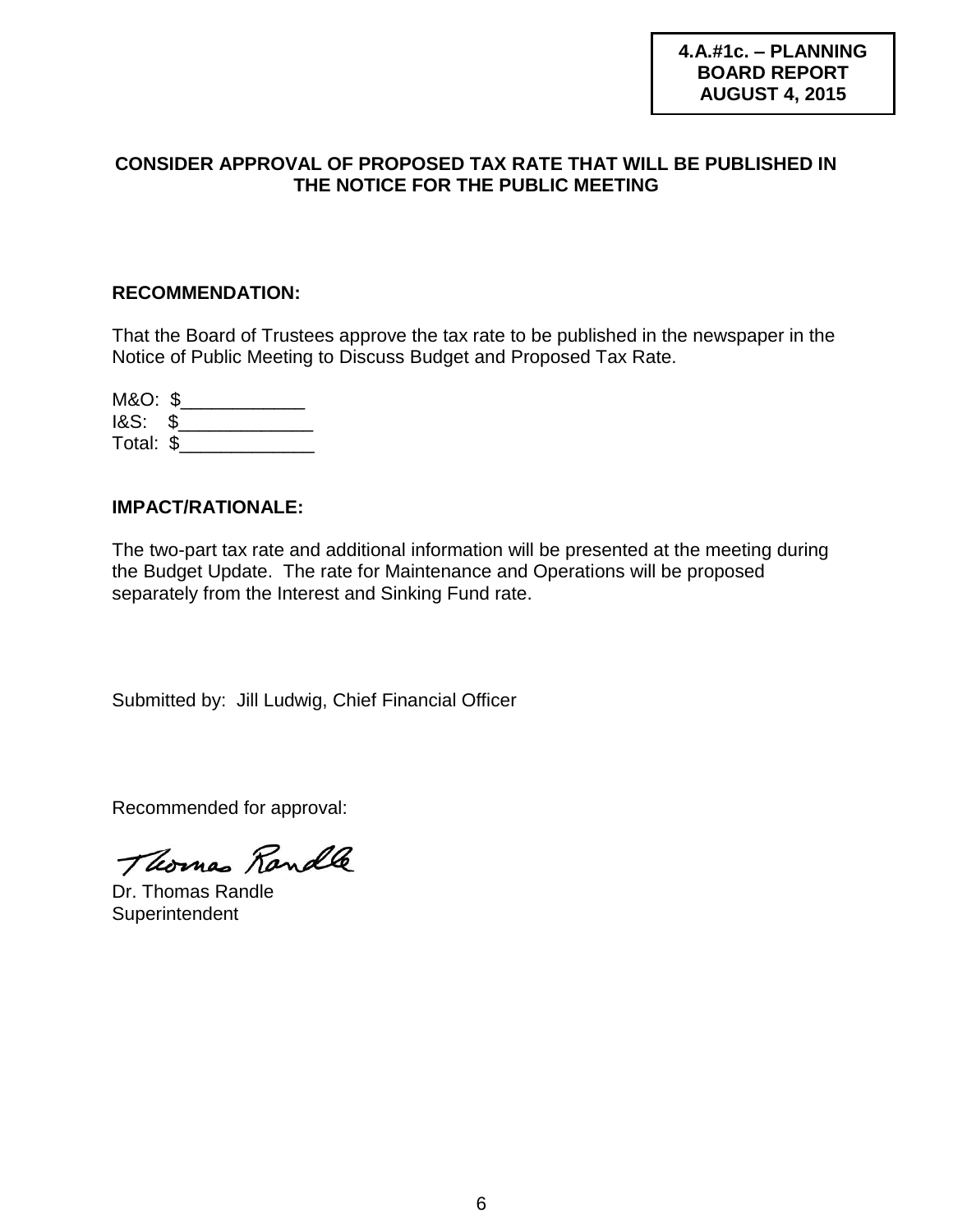### **CONSIDER APPROVAL OF 2015 - 2016 COMPENSATION PLAN**

#### **RECOMMENDATION:**

That the Board of Trustees consider approval of the 2015 - 2016 Compensation Plan, as presented.

#### **IMPACT/RATIONALE:**

Funds will be included in the 2015 - 2016 budget, as per direction from the Board of Trustees, for each classification of employee outlined in the plan. The Compensation Plan reflects salary information for the 2015 - 2016 school year.

#### **PROGRAM DESCRIPTION:**

Each year the administration prepares the Compensation Plan for approval by the Board of Trustees. This plan represents all pay information including salary supplements and substitute pay.

Submitted by: Jill Ludwig, Chief Financial Officer Dr. Kathleen Bowen, Chief Human Resources Officer

Recommended for approval:

Thomas Randle

Dr. Thomas Randle **Superintendent**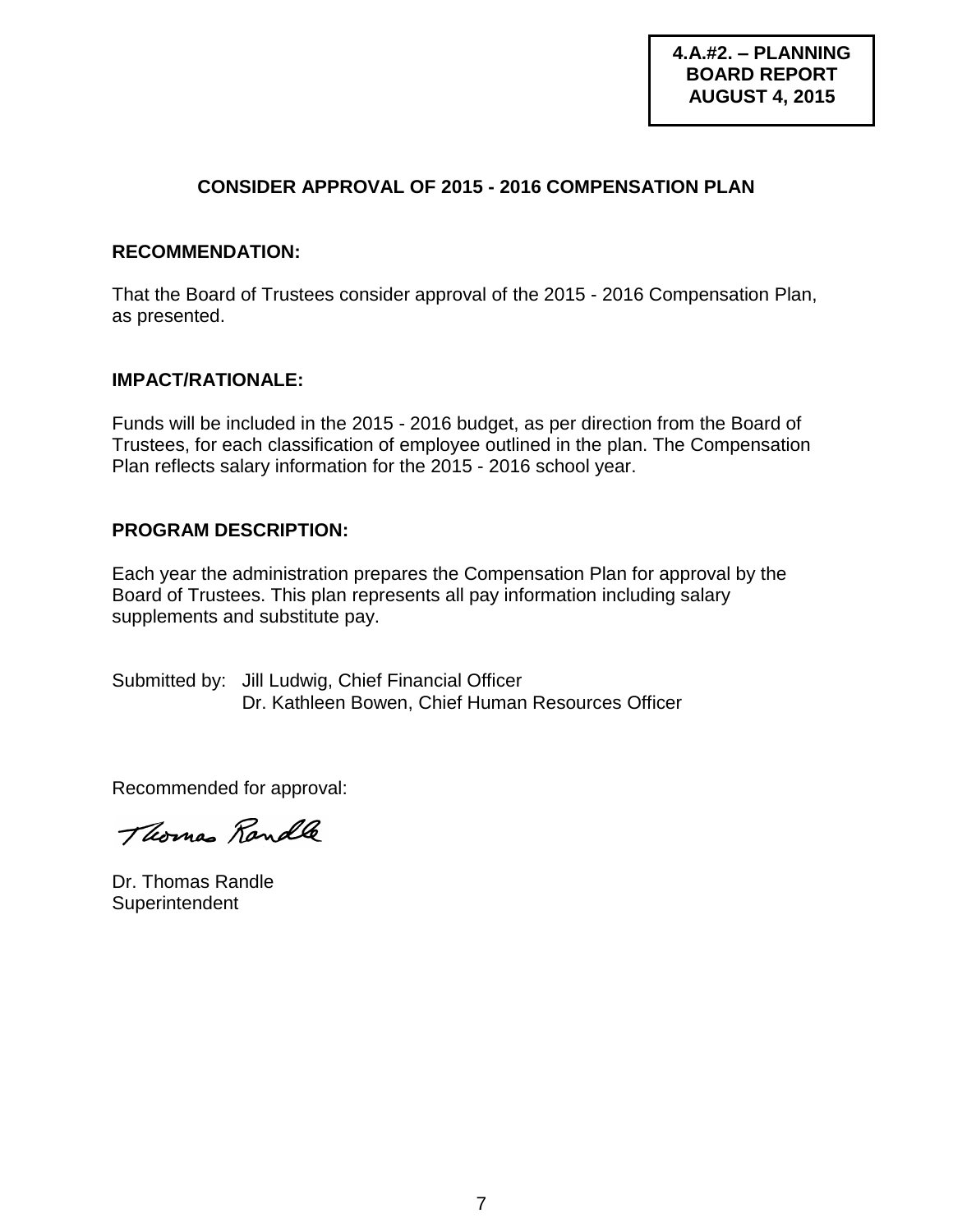#### Base Salary Range

10 ‐ Month Salary Range Minimum: \$51,500

10 ‐ Month Salary Range Maximum: \$75,000

Continuing teachers will receive a \$1,950 increase for 2015‐16.

Master's Degree Stipend: \$1,000

Teachers with a Doctorate will receive the Master's Degree Stipend.

Teachers and related staff will be paid annual salaries within the pay range.

Salaries are determined on an individual basis based on each person's creditable years of experience and credentials.

Annual salaries are adjusted for work periods longer than 10 months.

Salary advancement is based on an annual pay raise budget approved by the Board of Trustees and cannot be predicted beyond one year.

This schedule applies to Counselors, Social Workers, Speech Therapists, High School Registrars, Diagnosticians, ROTC Drill Instructors, Nurses, Librarians, Orientation and Mobility Specialists, G/T Facilitators, Accelerated Language Program Facilitators, Physical Therapists, Occupational Therapists, Instructional Coaches, Instructional Coordinators‐Campus, Instructional Facilitators ‐Special Education, Intervention Specialists, Dyslexia Specialists, and ARD Specialists.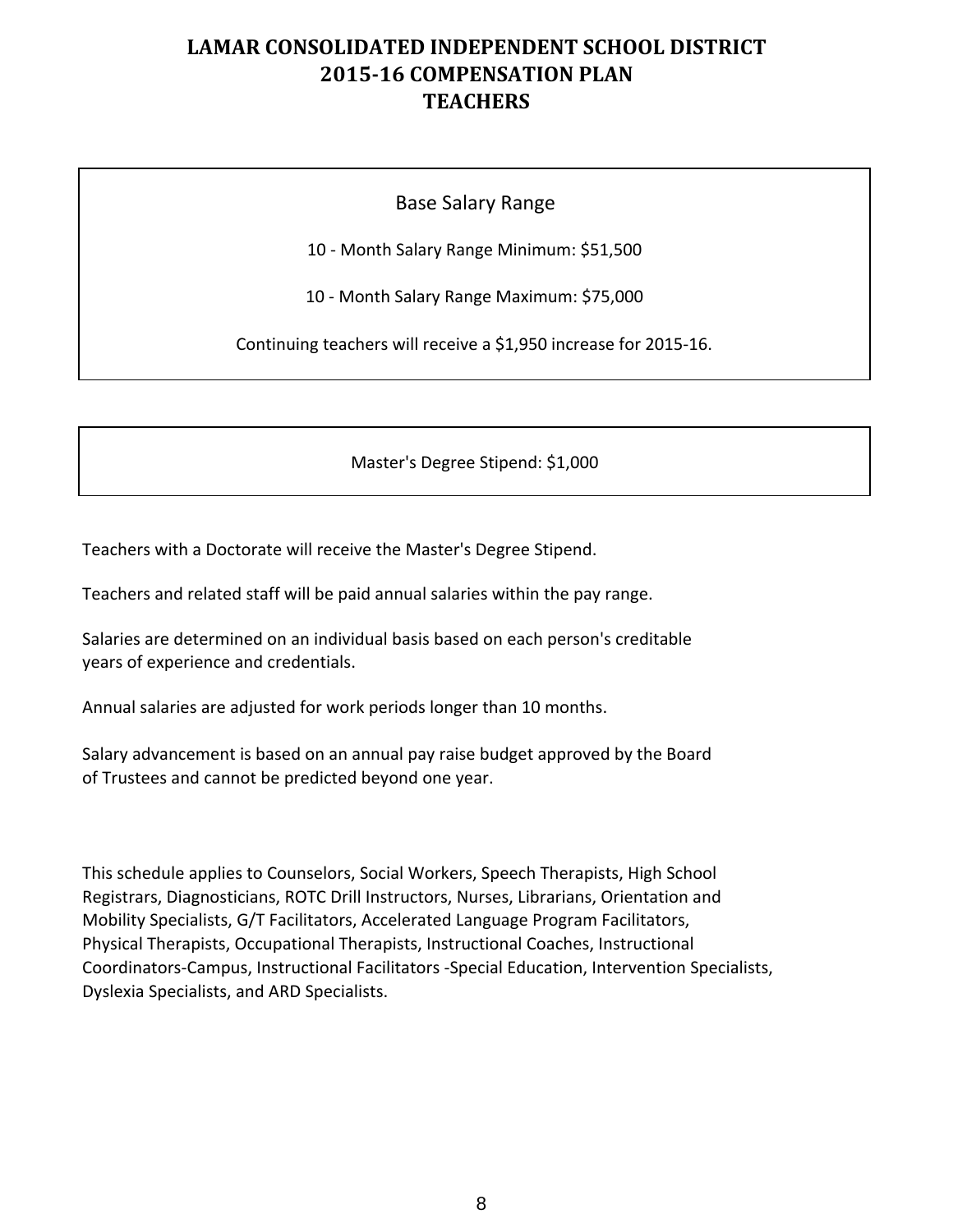|                                                                  | <b>EXTRA</b>   |                |            |
|------------------------------------------------------------------|----------------|----------------|------------|
| <b>POSITION</b>                                                  | <b>DAYS</b>    | <b>STIPEND</b> |            |
|                                                                  |                |                |            |
| Department Chairpersons - Math, Reading, English,                |                |                |            |
| <b>Social Studies, Science, Special Education</b><br>Senior High |                | 1,650          |            |
| Junior High                                                      |                | 1,650          |            |
|                                                                  |                |                |            |
| <b>Choral Music</b>                                              |                |                |            |
| Senior High                                                      | $\overline{2}$ | 4,950          |            |
| Senior High Assistant                                            |                | 2,750          |            |
| Junior High                                                      |                | 2,750          |            |
| Junior High Assistant                                            |                | 1,650          |            |
| <b>Instrumental Music</b>                                        |                |                |            |
| Director, High School                                            | 20             | 4,950          |            |
| Asst. Director, High School                                      | 18             | 3,300          |            |
| Director, Junior High School                                     | 12             | 3,300          |            |
| Asst. Director, Junior High School                               | 10             | 2,750          |            |
| Asst. Director, Middle School                                    | 7              | 2,750          |            |
| <b>Speech and Debate</b>                                         |                |                |            |
| Senior High                                                      |                | 3,300          |            |
| Junior High                                                      |                | 880            |            |
| Asst. Speech/Debate High School                                  |                | 550            |            |
| <b>Theater</b>                                                   |                |                |            |
| Senior High                                                      |                | 3,300          |            |
| Senior High, Asst                                                |                | 1,650          |            |
| Junior High                                                      |                | 1,100          |            |
| <b>Newspaper and Yearbook</b>                                    |                |                |            |
| Senior High, Newspaper                                           |                | 1,320          |            |
| Senior High, Yearbook                                            |                | 1,650          |            |
| Junior High, Newspaper                                           |                | 440            |            |
| Junior High, Yearbook                                            |                | 440            |            |
| <b>Student Activity Sponsors</b>                                 |                |                |            |
| Senior High, Dance Team                                          | 10             | 3,740          |            |
| Senior High, Dance Team Asst.                                    |                | 1,980          |            |
| Senior High, Cheerleader                                         |                | 2,750          |            |
| Senior High, Cheerleader (JV)                                    |                | 1,100          |            |
|                                                                  |                | 1,320          | (2 squads) |
| Senior High, Student Council                                     |                | 1,100          |            |
| Junior High, Cheerleader                                         |                | 1,100          |            |
| Junior High, Student Council                                     |                | 550            |            |
| University Interscholastic League - Senior High                  |                | 440            | per event  |
| UIL Coordinator - High School and Junior High School             |                | 440            |            |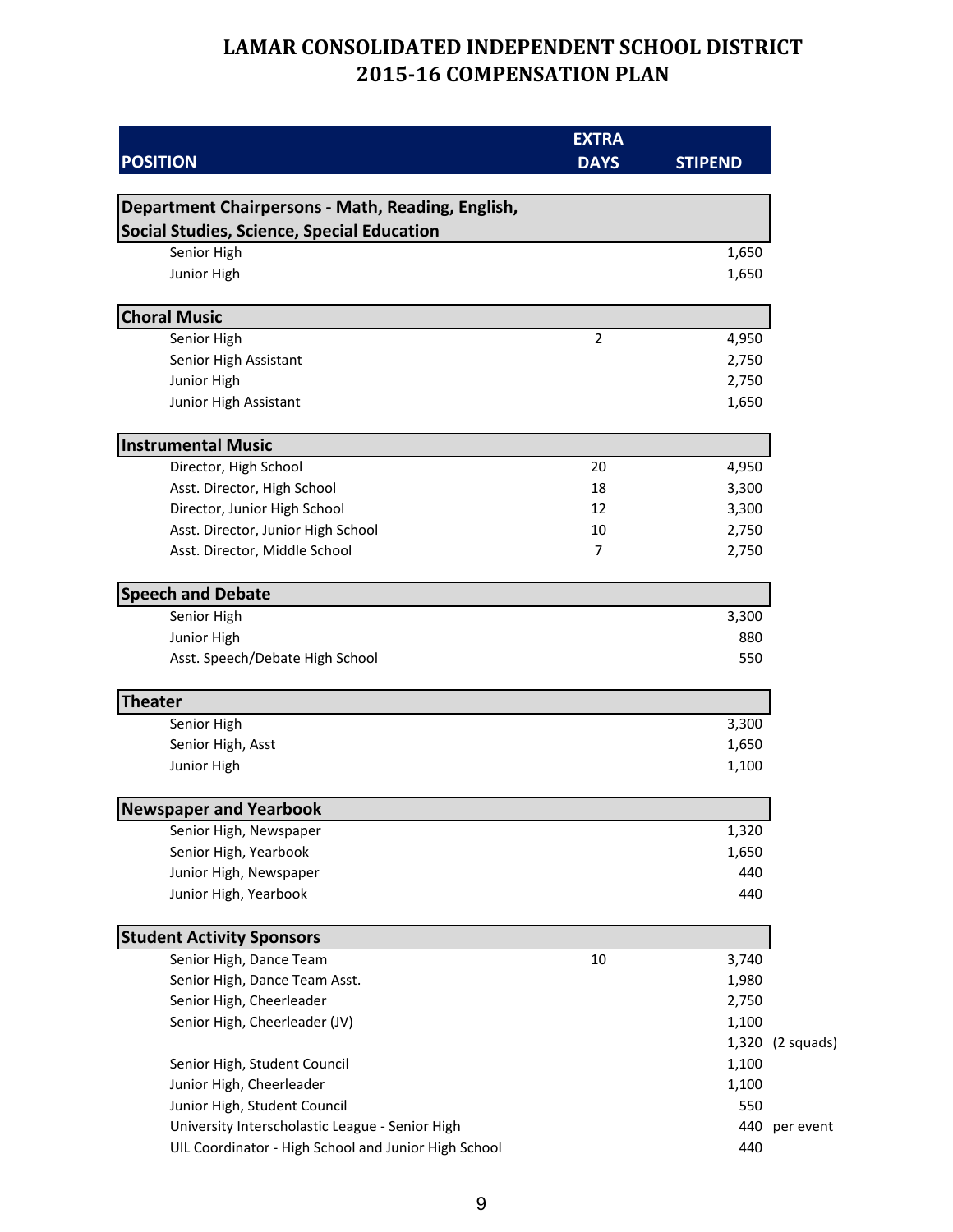|                                                                  | <b>EXTRA</b> |                |                         |
|------------------------------------------------------------------|--------------|----------------|-------------------------|
| <b>POSITION</b>                                                  | <b>DAYS</b>  | <b>STIPEND</b> |                         |
| <b>Student Activity Sponsors</b>                                 |              |                |                         |
| <b>District Sponsored Activities</b>                             |              | 440            |                         |
| Academic Decathlon/Science Olympiad/Star Challenge - High School |              | 1,100          |                         |
| Special Olympics, Head Coach                                     |              | 1,320          | per sport (3)           |
| Special Olympics, Asst. Coach                                    |              |                | $1,100$ per sport $(3)$ |
| High School Leadership                                           |              |                | 1,100 1 per HS          |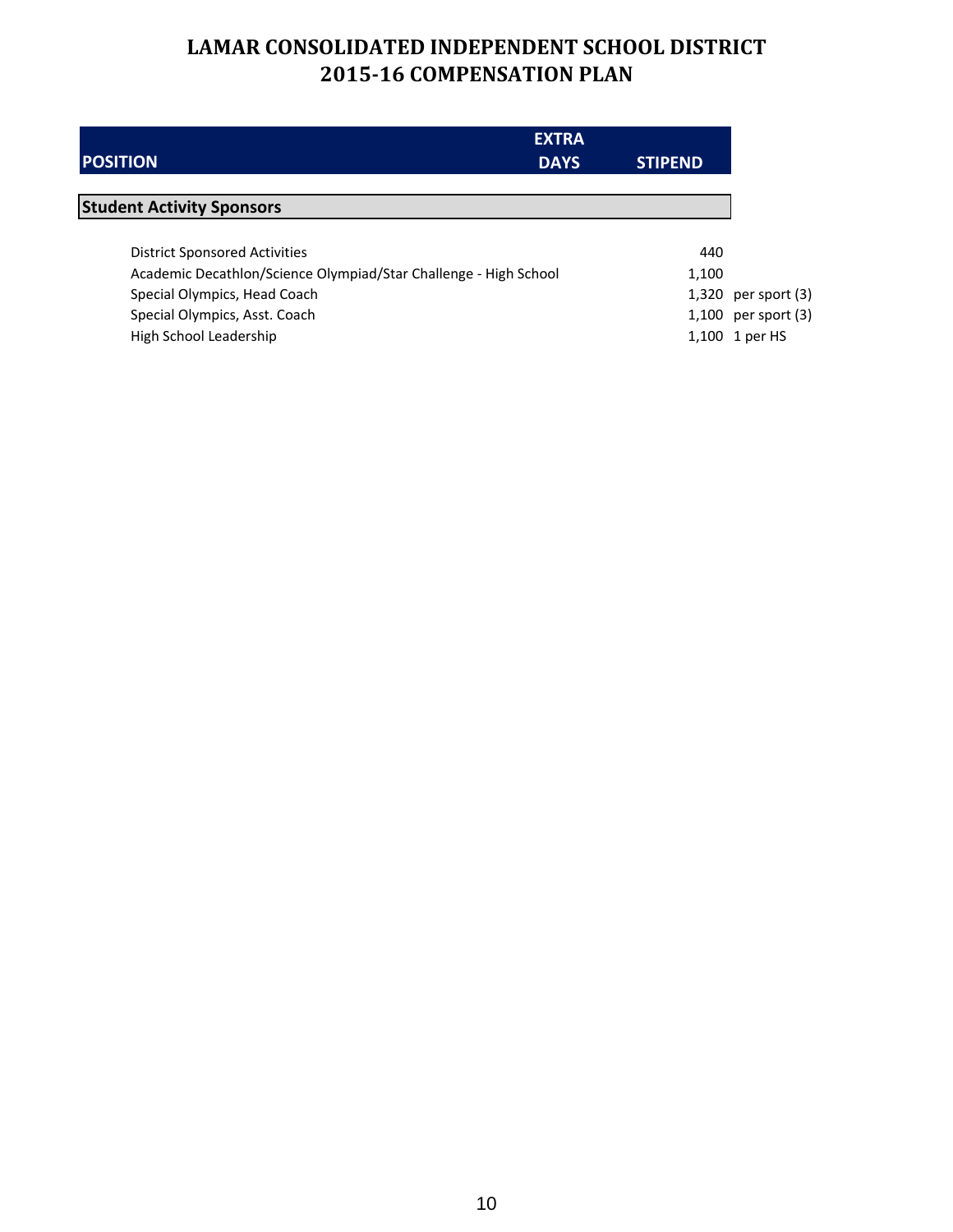#### **POSITION**

**Other Supplemental Pay**

#### **STIPEND**

| Superintendent's Secretary - Board Meeting                     | 4,950 / Year          |
|----------------------------------------------------------------|-----------------------|
| Speech Therapist with Certificate of Clinical Competence (CCC) | 3,300 / Year          |
| Speech Therapist with State Board License                      | 2,200 / Year          |
| Lead Speech Path, Supervision Stipend                          | 2,200 / Year          |
| Speech Therapist with TEA Certification                        | 1,100 / Year          |
| Speech Therapy Assistant Supervision Stipend                   | 1,100 / Year          |
| Bilingual Certified Teachers, PK-5 Bilingual Program           | $3,850 / \text{Year}$ |
| ESL Certified Teachers, PK-5 Dual Language Program             | 1,650 / Year          |
| Bilingual ESL Lead Teacher - Bilingual Campus                  | 3,850 / Year          |
| <b>ESL Lead Teacher - ESL Campus</b>                           | 1,650 / Year          |
| Accelerated Language Program Facilitators                      | $3,850 / \text{Year}$ |
| Counselor                                                      | 2,200 / Year          |
| Registrar                                                      | $2,200 / \text{Year}$ |
| Diag/LSSP                                                      | 2,420 / Year          |
| Lead Speech Language - Pathologist                             | 2,420 / Year          |
| <b>Nurse</b>                                                   | $2,200 / \text{Year}$ |
| <b>Lead Nurse</b>                                              | 5,500 / Year          |
| <b>Occupational Therapist</b>                                  | 2,420 / Year          |
| <b>Physical Therapist</b>                                      | 2,420 / Year          |
| Social Worker                                                  | 2,200 / Year          |
| Speech - Language Pathologist                                  | $2,420 / \text{Year}$ |
| <b>After School Detention</b>                                  | 25.00 / Hour          |
| <b>Curriculum Writing</b>                                      | 25.00 / Hour          |
| <b>Extended Day Program</b>                                    | 25.00 / Hour          |
| In-Home Training (Certified Teachers)                          | 25.00 / Hour          |
| Night School Teacher                                           | 25.00 / Hour          |
| Night School Administrator                                     | 35.00 / Hour          |
| Plato Lab                                                      | 25.00 / Hour          |
| SAT/PSAT                                                       | 25.00 / Hour          |
| Saturday Clock Hours - Teachers                                | 25.00 / Hour          |
| Saturday Clock Hours - Administrators                          | 35.00 / Hour          |
| <b>Summer School Teacher</b>                                   | 25.00 / Hour          |
| Summer School Aides/Clerks                                     | 13.00 / Hour          |
| <b>Summer School Nurses</b>                                    | 30.00 / Hour          |
| Summer School Counselor/Social Worker                          | 25.00 / Hour          |
| Summer School Principal                                        | 35.00 / Hour          |
| Summer School Bus Driver                                       | Regular Rate          |
| Summer School Bus Aide                                         | Regular Rate          |
| <b>Summer School Food Service</b>                              | Regular Rate          |
| <b>Testing Facilitator</b>                                     | 25.00 / Hour          |
| <b>Testing Proctor (Exempt Staff)</b>                          | 25.00 / Hour          |
|                                                                |                       |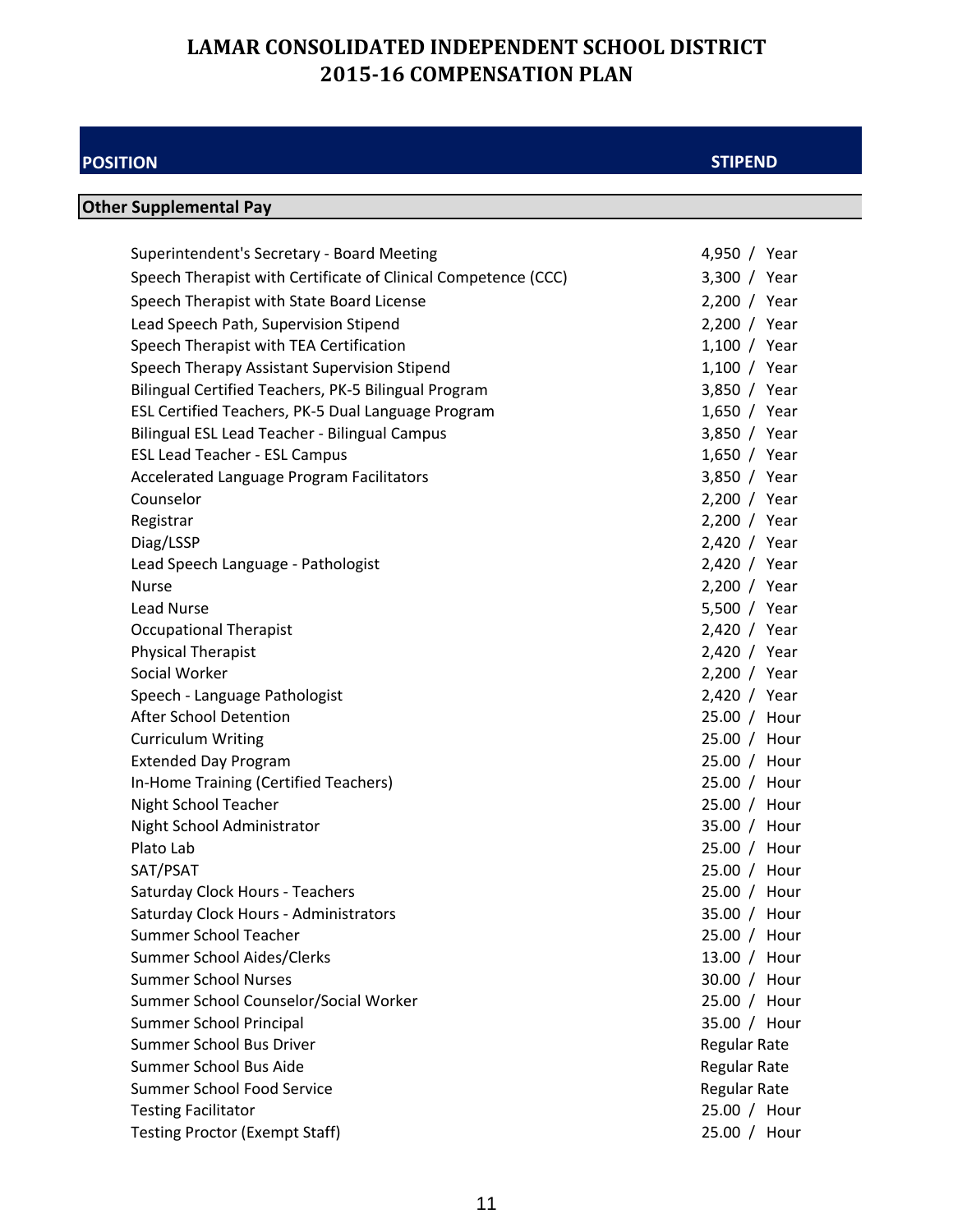#### **POSITION**

#### **STIPEND**

### **Other Supplemental Pay**

Tutorials 25.00 / Hour<br>  $\frac{25.00}{1}$  Hour<br>  $\frac{25.00}{1}$  Hour YMCA Gym Supervisor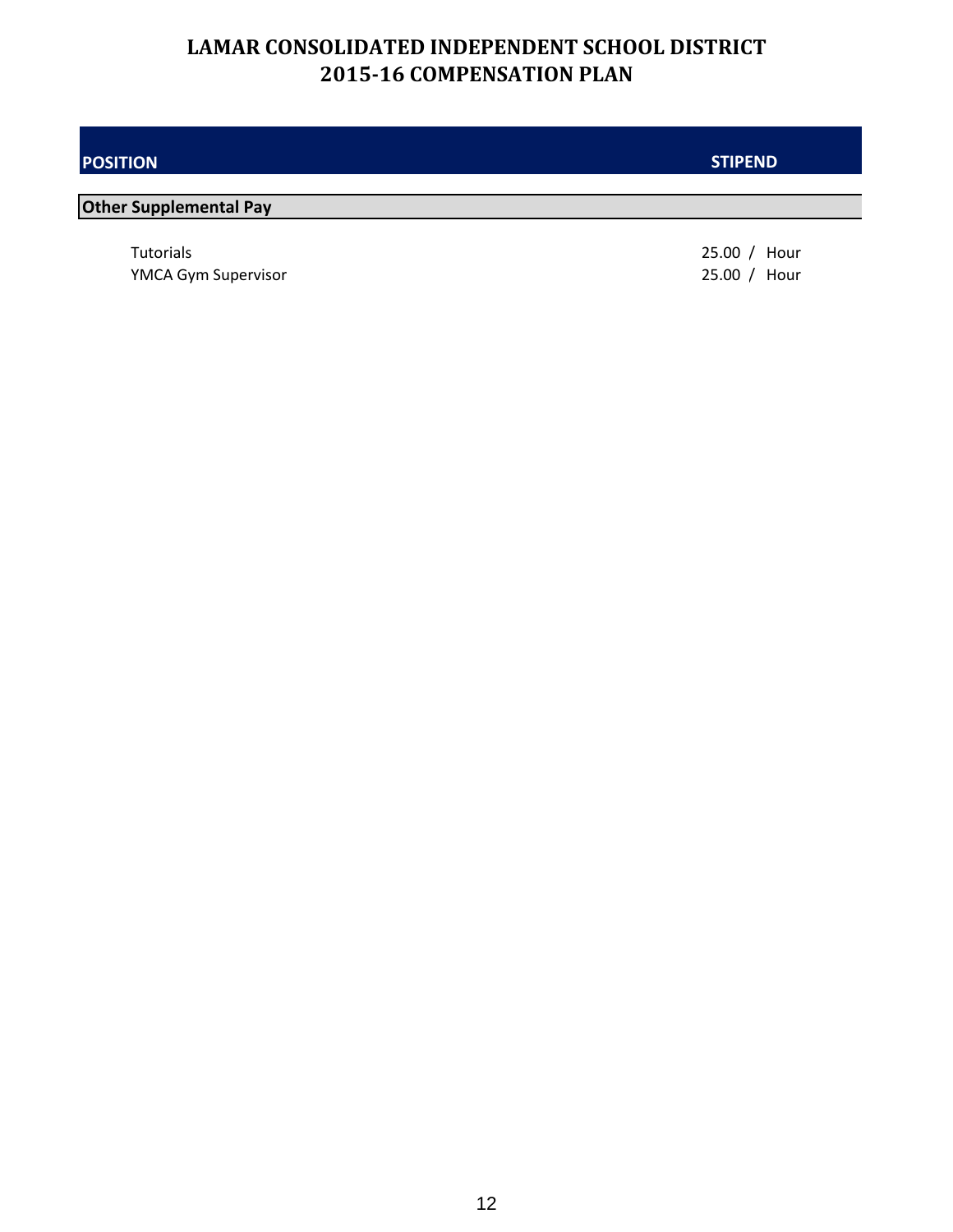| <b>POSITION</b> |  |  |
|-----------------|--|--|
|                 |  |  |
|                 |  |  |

**EXTRA**

**DAYS** STIPEND

### **ATHLETIC STIPENDS ‐ HIGH SCHOOL**

| Football                                |                |       |
|-----------------------------------------|----------------|-------|
| Offensive/Defensive Coordinator         | 15             | 4,400 |
| <b>Special Teams Coordinator</b>        | 13             | 4,400 |
| <b>Varsity Assistant</b>                | 12             | 4,400 |
| JV Head                                 | 12             | 3,300 |
| JV Assistant                            | 12             | 2,640 |
| Sophomore Head                          | 12             | 2,640 |
| Sophomore Assistant                     | 12             | 2,420 |
| Freshman Head                           | 12             | 3,190 |
| Freshman Assistant                      | 12             | 2,200 |
| <b>Basketball - Boys</b>                |                |       |
| Varsity                                 | 8              | 4,400 |
| JV                                      | 8              | 2,750 |
| Sophomore                               |                | 1,980 |
| Freshman                                |                | 1,980 |
| <b>Basketball - Girls</b>               |                |       |
| Varsity                                 | 8              | 4,400 |
| JV                                      | 8              | 2,750 |
| Freshman                                |                | 1,980 |
| Volleyball                              |                |       |
| Varsity                                 | 10             | 3,300 |
| JV                                      | 10             | 1,980 |
| Freshman                                | 10             | 1,650 |
| <b>Track (Boys &amp; Girls)</b>         |                |       |
| Varsity Head                            | $\overline{2}$ | 3,850 |
| Varsity Asst.                           | $\overline{2}$ | 2,310 |
| JV Head                                 |                | 1,980 |
| Freshman Head                           |                | 1,870 |
| <b>Cross Country (Boys &amp; Girls)</b> |                |       |
| Varsity                                 | 5              | 2,200 |
| <b>Tennis (Boys &amp; Girls)</b>        |                |       |
| Varsity                                 | 5              | 4,950 |
| JV                                      | 5              | 3,300 |
| Freshman                                |                | 1,980 |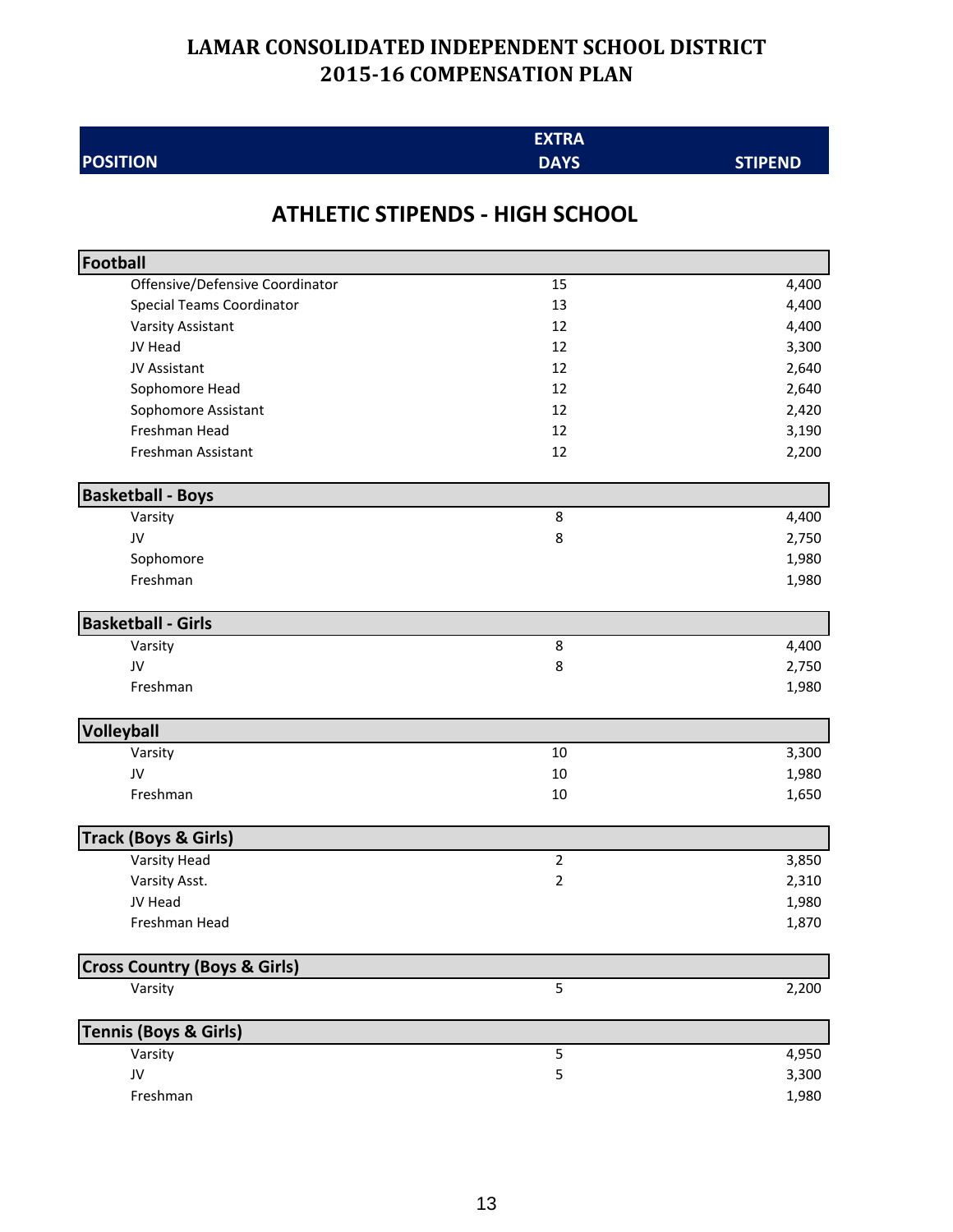|                 | <b>EXTRA</b> |                |
|-----------------|--------------|----------------|
| <b>POSITION</b> | <b>DAYS</b>  | <b>STIPEND</b> |

### **ATHLETIC STIPENDS ‐ HIGH SCHOOL**

| Golf                                        |                |       |
|---------------------------------------------|----------------|-------|
| Varsity                                     |                | 4,950 |
| Asst.                                       |                | 1,980 |
| <b>Baseball</b>                             |                |       |
| <b>Varsity Head</b>                         | $\overline{2}$ | 3,850 |
| Varsity Asst.                               | $\overline{2}$ | 2,200 |
| JV                                          |                | 1,980 |
| Sophomore                                   |                | 1,980 |
| Freshman                                    |                | 1,980 |
| <b>Swimming</b>                             |                |       |
| Varsity                                     | 8              | 3,850 |
| Asst. (If number of participants exceed 45) |                | 1,980 |
| District - Diving                           | $\bf 8$        | 3,850 |
|                                             |                |       |
| Soccer (Boys & Girls)                       |                |       |
| Varsity                                     | $\mathbf 2$    | 3,850 |
| Asst.                                       | $\overline{2}$ | 2,200 |
| <b>Softball</b>                             |                |       |
| Varsity                                     | $\mathbf 2$    | 3,850 |
| Asst.                                       | $\overline{2}$ | 2,200 |
| JV                                          |                | 1,980 |
| Freshman                                    |                | 1,980 |
| Trainer                                     |                |       |
| Head                                        | 15             | 5,500 |
| Asst.                                       | 14             | 4,400 |
| <b>Wrestling</b>                            |                |       |
| Varsity                                     |                | 3,850 |
| Asst. (Prior Approval Required)             |                | 1,980 |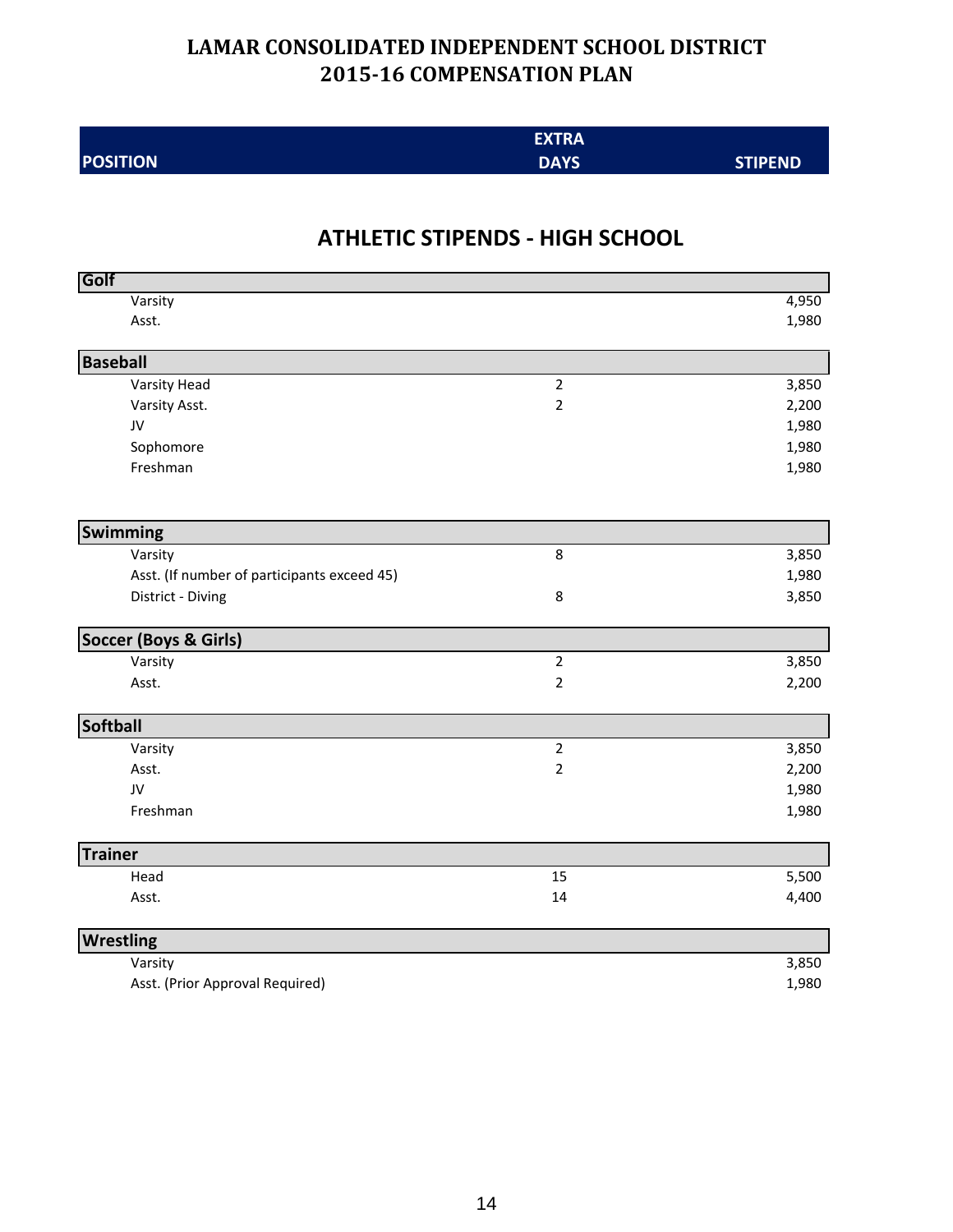|                 | <b>EXTRA</b> |                |
|-----------------|--------------|----------------|
| <b>POSITION</b> | <b>DAYS</b>  | <b>STIPEND</b> |

### **ATHLETIC STIPENDS ‐ JUNIOR HIGH SCHOOL**

| 3,300<br>Coordinator<br>14<br>Football<br>1,980<br>Head 8th grade<br>14<br>Asst. 8th grade<br>5<br>1,760<br>Head 7th grade<br>1,760<br>5<br>Asst. 7th grade<br>5<br>1,650<br><b>Basketball (Boys &amp; Girls)</b><br>1,540<br>Head 8th grade<br>Asst. 8th grade<br>1,320<br>Head 7th grade<br>1,320<br>Asst. 7th grade<br>1,320<br>Volleyball<br>Head 8th grade<br>1,320<br>Asst. 8th grade<br>1,210<br>Head 7th grade<br>1,210<br>1,210<br>Asst. 7th grade<br><b>Track (Boys &amp; Girls)</b><br>1,320<br>Head 8th grade<br>Asst. 8th grade<br>1,210<br>Head 7th grade<br>1,210<br>1,210<br>Asst. 7th grade<br><b>Tennis (Boys &amp; Girls)</b><br>1,320<br>Head | <b>Campus Coordinator</b> |  |
|-------------------------------------------------------------------------------------------------------------------------------------------------------------------------------------------------------------------------------------------------------------------------------------------------------------------------------------------------------------------------------------------------------------------------------------------------------------------------------------------------------------------------------------------------------------------------------------------------------------------------------------------------------------------|---------------------------|--|
|                                                                                                                                                                                                                                                                                                                                                                                                                                                                                                                                                                                                                                                                   |                           |  |
|                                                                                                                                                                                                                                                                                                                                                                                                                                                                                                                                                                                                                                                                   |                           |  |
|                                                                                                                                                                                                                                                                                                                                                                                                                                                                                                                                                                                                                                                                   |                           |  |
|                                                                                                                                                                                                                                                                                                                                                                                                                                                                                                                                                                                                                                                                   |                           |  |
|                                                                                                                                                                                                                                                                                                                                                                                                                                                                                                                                                                                                                                                                   |                           |  |
|                                                                                                                                                                                                                                                                                                                                                                                                                                                                                                                                                                                                                                                                   |                           |  |
|                                                                                                                                                                                                                                                                                                                                                                                                                                                                                                                                                                                                                                                                   |                           |  |
|                                                                                                                                                                                                                                                                                                                                                                                                                                                                                                                                                                                                                                                                   |                           |  |
|                                                                                                                                                                                                                                                                                                                                                                                                                                                                                                                                                                                                                                                                   |                           |  |
|                                                                                                                                                                                                                                                                                                                                                                                                                                                                                                                                                                                                                                                                   |                           |  |
|                                                                                                                                                                                                                                                                                                                                                                                                                                                                                                                                                                                                                                                                   |                           |  |
|                                                                                                                                                                                                                                                                                                                                                                                                                                                                                                                                                                                                                                                                   |                           |  |
|                                                                                                                                                                                                                                                                                                                                                                                                                                                                                                                                                                                                                                                                   |                           |  |
|                                                                                                                                                                                                                                                                                                                                                                                                                                                                                                                                                                                                                                                                   |                           |  |
|                                                                                                                                                                                                                                                                                                                                                                                                                                                                                                                                                                                                                                                                   |                           |  |
|                                                                                                                                                                                                                                                                                                                                                                                                                                                                                                                                                                                                                                                                   |                           |  |
|                                                                                                                                                                                                                                                                                                                                                                                                                                                                                                                                                                                                                                                                   |                           |  |
|                                                                                                                                                                                                                                                                                                                                                                                                                                                                                                                                                                                                                                                                   |                           |  |
|                                                                                                                                                                                                                                                                                                                                                                                                                                                                                                                                                                                                                                                                   |                           |  |
|                                                                                                                                                                                                                                                                                                                                                                                                                                                                                                                                                                                                                                                                   |                           |  |
|                                                                                                                                                                                                                                                                                                                                                                                                                                                                                                                                                                                                                                                                   |                           |  |
|                                                                                                                                                                                                                                                                                                                                                                                                                                                                                                                                                                                                                                                                   |                           |  |
|                                                                                                                                                                                                                                                                                                                                                                                                                                                                                                                                                                                                                                                                   |                           |  |
|                                                                                                                                                                                                                                                                                                                                                                                                                                                                                                                                                                                                                                                                   |                           |  |
|                                                                                                                                                                                                                                                                                                                                                                                                                                                                                                                                                                                                                                                                   |                           |  |
|                                                                                                                                                                                                                                                                                                                                                                                                                                                                                                                                                                                                                                                                   |                           |  |
|                                                                                                                                                                                                                                                                                                                                                                                                                                                                                                                                                                                                                                                                   |                           |  |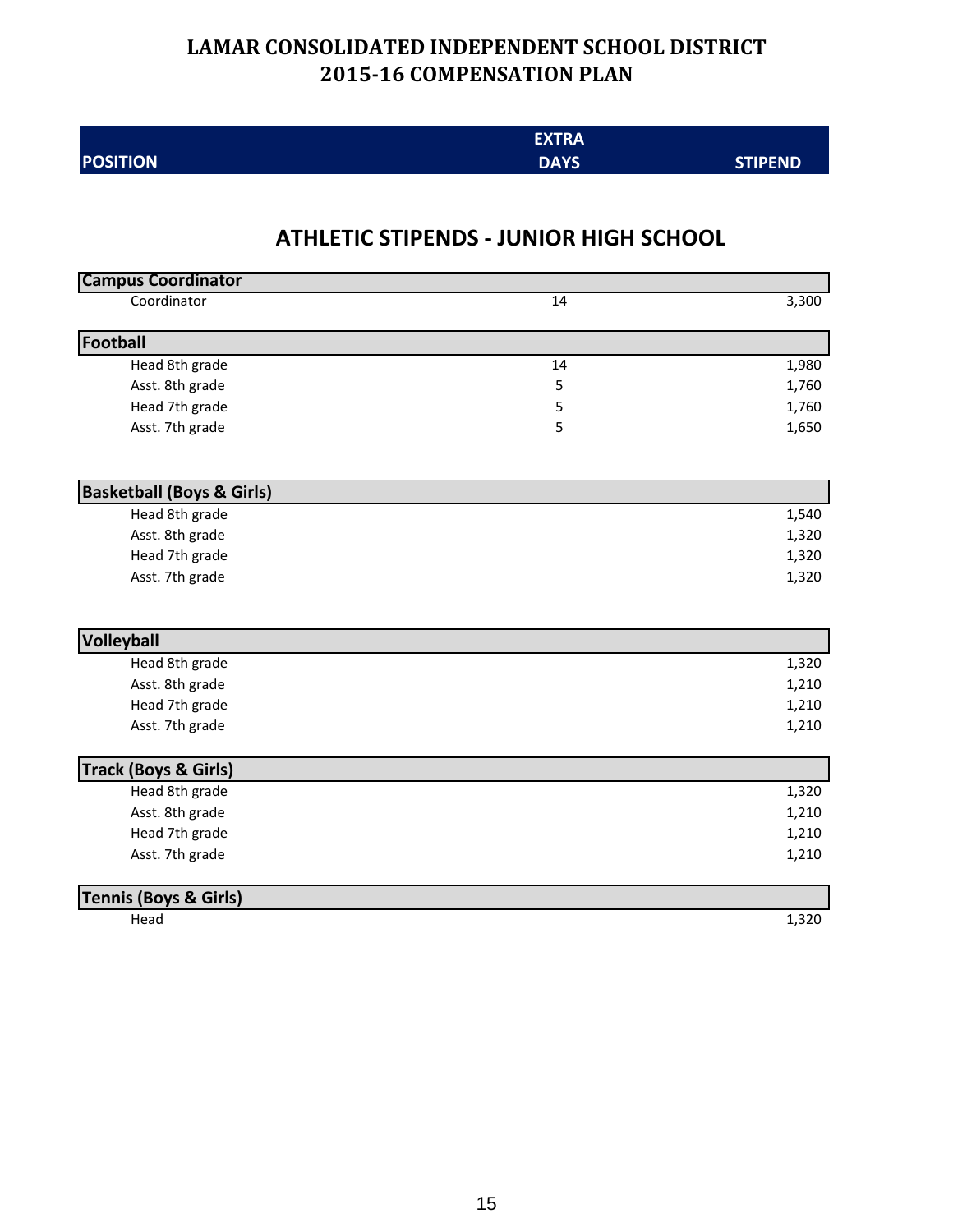#### **POSITION**

#### **RATE**

### **CONCESSION STAND/ATHLETIC EVENT SCHEDULES**

| <b>Traylor Stadium/Track</b>                            |                   |
|---------------------------------------------------------|-------------------|
| Concession Worker (Varsity Football - 3.5 hour minimum) | $$10 /$ Hour      |
| <b>Concession Cashier</b>                               | $$50 /$ Event     |
| <b>Concession Manager - Main Stand</b>                  | $$55 /$ Event     |
| Parking Lot Attendants                                  | $$50 /$ Event     |
| Parking Lot Attendant - Lead                            | $$75$ / Event     |
| Parking Lot Security (Non-Uniformed)                    | $$45 /$ Event     |
| <b>Ticket Taker</b>                                     | \$30 / Event      |
| <b>Ticket Seller</b>                                    | $$35 /$ Event     |
| Gate Keeper                                             | \$30 / Event      |
| Home Side-Band/Pass/Ticket Taker                        | $$45 /$ Event     |
| Visitor Side - Band/Pass/Ticker Taker                   | $$40 /$ Event     |
| Money Counter                                           | $$45 /$ Event     |
| Announcer                                               | $$50$ / Event     |
| Clock Operator                                          | \$50 / Event      |
| Press Box Manager                                       | \$50 / Event      |
| <b>Scoreboard Tech</b>                                  | $$50 /$ Event     |
| <b>Stadium Supervisor</b>                               | $$100 /$ Event    |
| <b>Ticket Sales Manager</b>                             | $$100 /$ Event    |
| Trainer                                                 | \$100 / Event     |
| <b>All Season Sports</b>                                |                   |
| <b>Ticket Box Cashier</b>                               | $$30 /$ Event     |
| <b>Ticket Takers</b>                                    | \$30 / Event      |
| <b>Clock Operators</b>                                  | $$10 /$ Game      |
| Score Keeper                                            | $$10 /$ Game      |
| <b>Starter (Track/Cross Country)</b>                    | \$100 / Meet      |
| <b>Assistant Starter (Track/Cross Country)</b>          | \$50 / Meet       |
| <b>UIL Game Reports</b>                                 |                   |
| (If done by Host)                                       | $$75$ / Event     |
|                                                         |                   |
| <b>Summer Programs</b>                                  |                   |
| <b>Camp Directors</b>                                   | $$100-$150 / Day$ |
| <b>Camp Assistant Directors</b>                         | \$90-\$100 / Day  |
| Camp Instructors                                        | \$50-\$70 / Day   |
| <b>Camp Assistant Instructors</b>                       | \$40-\$50 / Day   |
| Natatorium Director                                     | \$200 / Day       |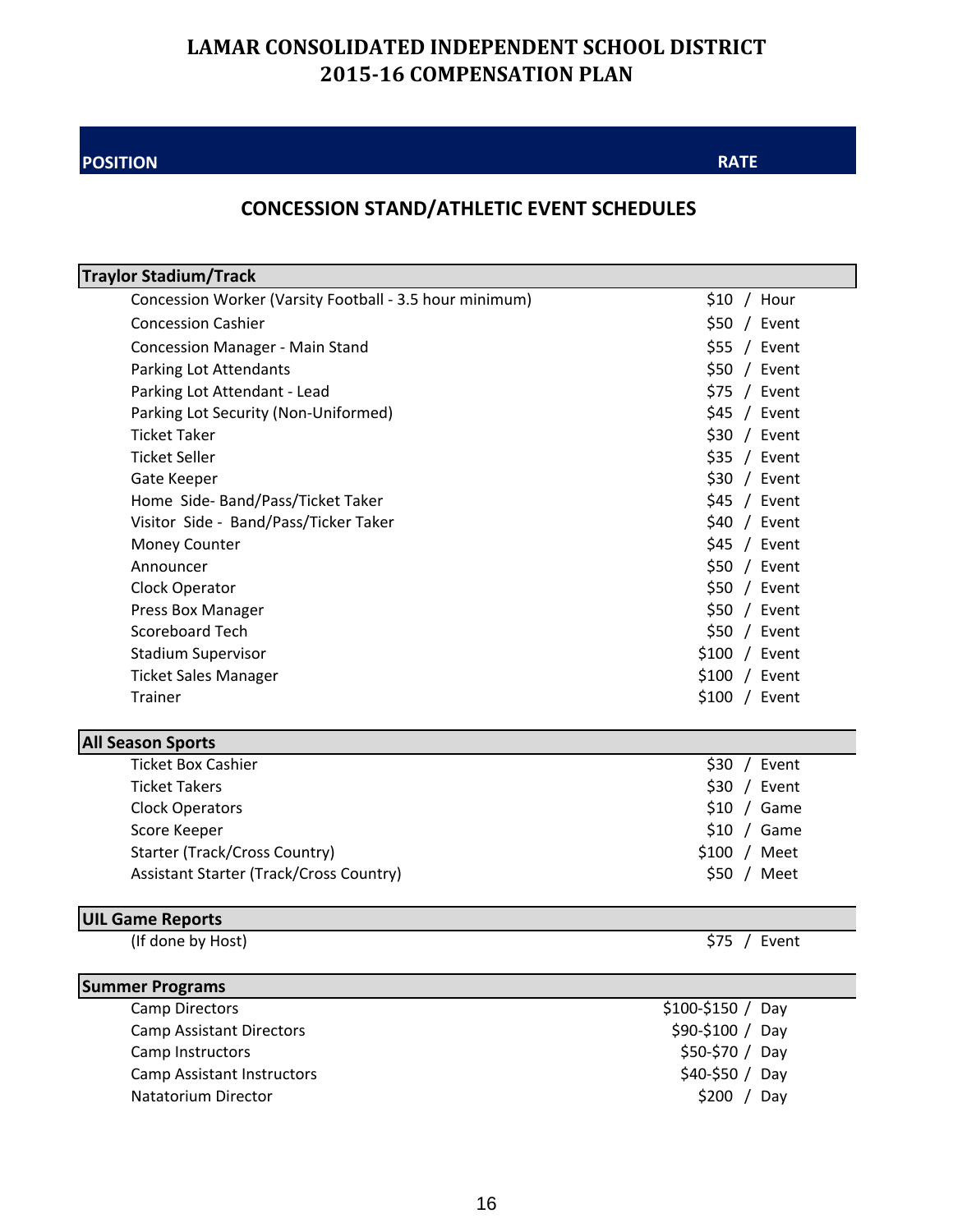### **LAMAR CONSOLIDATED INDEPENDENT SCHOOL DISTRICT 2015‐16 COMPENSATION PLAN ADMINISTRATIVE/PROFESSIONAL**

| Grade<br><b>Job Title</b><br>$\mathbf{1}$<br><b>Daily</b><br>\$195.24<br>\$238.10<br>Buyer, Purchasing<br>Early Childhood Specialist, Project LEARN<br>HOME Instructor Specialist, Project LEARN<br>Parent Education Specialist, Project LEARN<br>Project Learn Specialist<br>$\mathbf{2}$<br><b>Daily</b><br>\$224.52<br>\$273.81<br>Asst. Purchasing/Materials Manager<br><b>Bus Discipline Supervisor</b><br>Capital Assets/Textbook Accountant<br>Food Service Dietician/Menu Planner<br>Manager/Graphic Arts/Communications Specialist<br>Parent Educator - Campus<br>Personnel Specialist, Auxiliary<br>Personnel Specialist, Elementary<br>Router/Scheduler, Transportation<br>Speech-Language Pathology Assistant<br><b>Staff Accountant</b><br><b>Student Accounting Specialist</b><br>3<br>\$253.71<br>\$309.40<br><b>Daily</b><br>Asst Director, Finance<br>Asst Director, Food Service | Minimum Midpoint Maximum<br>\$280.95<br>\$323.10 | \$365.09                                        | Pay |  |  |  |  |  |
|----------------------------------------------------------------------------------------------------------------------------------------------------------------------------------------------------------------------------------------------------------------------------------------------------------------------------------------------------------------------------------------------------------------------------------------------------------------------------------------------------------------------------------------------------------------------------------------------------------------------------------------------------------------------------------------------------------------------------------------------------------------------------------------------------------------------------------------------------------------------------------------------------|--------------------------------------------------|-------------------------------------------------|-----|--|--|--|--|--|
|                                                                                                                                                                                                                                                                                                                                                                                                                                                                                                                                                                                                                                                                                                                                                                                                                                                                                                    |                                                  |                                                 |     |  |  |  |  |  |
|                                                                                                                                                                                                                                                                                                                                                                                                                                                                                                                                                                                                                                                                                                                                                                                                                                                                                                    |                                                  |                                                 |     |  |  |  |  |  |
|                                                                                                                                                                                                                                                                                                                                                                                                                                                                                                                                                                                                                                                                                                                                                                                                                                                                                                    |                                                  |                                                 |     |  |  |  |  |  |
|                                                                                                                                                                                                                                                                                                                                                                                                                                                                                                                                                                                                                                                                                                                                                                                                                                                                                                    |                                                  |                                                 |     |  |  |  |  |  |
|                                                                                                                                                                                                                                                                                                                                                                                                                                                                                                                                                                                                                                                                                                                                                                                                                                                                                                    |                                                  |                                                 |     |  |  |  |  |  |
|                                                                                                                                                                                                                                                                                                                                                                                                                                                                                                                                                                                                                                                                                                                                                                                                                                                                                                    |                                                  |                                                 |     |  |  |  |  |  |
|                                                                                                                                                                                                                                                                                                                                                                                                                                                                                                                                                                                                                                                                                                                                                                                                                                                                                                    |                                                  |                                                 |     |  |  |  |  |  |
|                                                                                                                                                                                                                                                                                                                                                                                                                                                                                                                                                                                                                                                                                                                                                                                                                                                                                                    |                                                  |                                                 |     |  |  |  |  |  |
|                                                                                                                                                                                                                                                                                                                                                                                                                                                                                                                                                                                                                                                                                                                                                                                                                                                                                                    |                                                  |                                                 |     |  |  |  |  |  |
|                                                                                                                                                                                                                                                                                                                                                                                                                                                                                                                                                                                                                                                                                                                                                                                                                                                                                                    |                                                  |                                                 |     |  |  |  |  |  |
|                                                                                                                                                                                                                                                                                                                                                                                                                                                                                                                                                                                                                                                                                                                                                                                                                                                                                                    |                                                  |                                                 |     |  |  |  |  |  |
|                                                                                                                                                                                                                                                                                                                                                                                                                                                                                                                                                                                                                                                                                                                                                                                                                                                                                                    |                                                  |                                                 |     |  |  |  |  |  |
|                                                                                                                                                                                                                                                                                                                                                                                                                                                                                                                                                                                                                                                                                                                                                                                                                                                                                                    |                                                  |                                                 |     |  |  |  |  |  |
|                                                                                                                                                                                                                                                                                                                                                                                                                                                                                                                                                                                                                                                                                                                                                                                                                                                                                                    |                                                  |                                                 |     |  |  |  |  |  |
|                                                                                                                                                                                                                                                                                                                                                                                                                                                                                                                                                                                                                                                                                                                                                                                                                                                                                                    |                                                  |                                                 |     |  |  |  |  |  |
|                                                                                                                                                                                                                                                                                                                                                                                                                                                                                                                                                                                                                                                                                                                                                                                                                                                                                                    |                                                  |                                                 |     |  |  |  |  |  |
|                                                                                                                                                                                                                                                                                                                                                                                                                                                                                                                                                                                                                                                                                                                                                                                                                                                                                                    |                                                  |                                                 |     |  |  |  |  |  |
|                                                                                                                                                                                                                                                                                                                                                                                                                                                                                                                                                                                                                                                                                                                                                                                                                                                                                                    |                                                  |                                                 |     |  |  |  |  |  |
|                                                                                                                                                                                                                                                                                                                                                                                                                                                                                                                                                                                                                                                                                                                                                                                                                                                                                                    |                                                  |                                                 |     |  |  |  |  |  |
|                                                                                                                                                                                                                                                                                                                                                                                                                                                                                                                                                                                                                                                                                                                                                                                                                                                                                                    |                                                  |                                                 |     |  |  |  |  |  |
|                                                                                                                                                                                                                                                                                                                                                                                                                                                                                                                                                                                                                                                                                                                                                                                                                                                                                                    |                                                  |                                                 |     |  |  |  |  |  |
|                                                                                                                                                                                                                                                                                                                                                                                                                                                                                                                                                                                                                                                                                                                                                                                                                                                                                                    |                                                  |                                                 |     |  |  |  |  |  |
|                                                                                                                                                                                                                                                                                                                                                                                                                                                                                                                                                                                                                                                                                                                                                                                                                                                                                                    |                                                  |                                                 |     |  |  |  |  |  |
|                                                                                                                                                                                                                                                                                                                                                                                                                                                                                                                                                                                                                                                                                                                                                                                                                                                                                                    |                                                  |                                                 |     |  |  |  |  |  |
|                                                                                                                                                                                                                                                                                                                                                                                                                                                                                                                                                                                                                                                                                                                                                                                                                                                                                                    |                                                  |                                                 |     |  |  |  |  |  |
|                                                                                                                                                                                                                                                                                                                                                                                                                                                                                                                                                                                                                                                                                                                                                                                                                                                                                                    |                                                  |                                                 |     |  |  |  |  |  |
|                                                                                                                                                                                                                                                                                                                                                                                                                                                                                                                                                                                                                                                                                                                                                                                                                                                                                                    |                                                  |                                                 |     |  |  |  |  |  |
|                                                                                                                                                                                                                                                                                                                                                                                                                                                                                                                                                                                                                                                                                                                                                                                                                                                                                                    |                                                  | <b>Communications Coordinator</b>               |     |  |  |  |  |  |
|                                                                                                                                                                                                                                                                                                                                                                                                                                                                                                                                                                                                                                                                                                                                                                                                                                                                                                    |                                                  | Executive Director - L.E.A.F.                   |     |  |  |  |  |  |
|                                                                                                                                                                                                                                                                                                                                                                                                                                                                                                                                                                                                                                                                                                                                                                                                                                                                                                    |                                                  | Facilitator, College Career                     |     |  |  |  |  |  |
|                                                                                                                                                                                                                                                                                                                                                                                                                                                                                                                                                                                                                                                                                                                                                                                                                                                                                                    |                                                  | Facilitator, Parent Involvement                 |     |  |  |  |  |  |
|                                                                                                                                                                                                                                                                                                                                                                                                                                                                                                                                                                                                                                                                                                                                                                                                                                                                                                    |                                                  | <b>Fleet Services Manager</b>                   |     |  |  |  |  |  |
|                                                                                                                                                                                                                                                                                                                                                                                                                                                                                                                                                                                                                                                                                                                                                                                                                                                                                                    |                                                  | Multimedia Specialist/Videographer              |     |  |  |  |  |  |
|                                                                                                                                                                                                                                                                                                                                                                                                                                                                                                                                                                                                                                                                                                                                                                                                                                                                                                    |                                                  | Pool Manager                                    |     |  |  |  |  |  |
|                                                                                                                                                                                                                                                                                                                                                                                                                                                                                                                                                                                                                                                                                                                                                                                                                                                                                                    |                                                  | <b>Student Assessment Specialist</b>            |     |  |  |  |  |  |
|                                                                                                                                                                                                                                                                                                                                                                                                                                                                                                                                                                                                                                                                                                                                                                                                                                                                                                    |                                                  | <b>Substance Abuse Specialist</b>               |     |  |  |  |  |  |
|                                                                                                                                                                                                                                                                                                                                                                                                                                                                                                                                                                                                                                                                                                                                                                                                                                                                                                    |                                                  | <b>Transportation Site Manager</b>              |     |  |  |  |  |  |
|                                                                                                                                                                                                                                                                                                                                                                                                                                                                                                                                                                                                                                                                                                                                                                                                                                                                                                    |                                                  | <b>Transportation Special Needs Coordinator</b> |     |  |  |  |  |  |
|                                                                                                                                                                                                                                                                                                                                                                                                                                                                                                                                                                                                                                                                                                                                                                                                                                                                                                    |                                                  |                                                 |     |  |  |  |  |  |
| 4<br><b>Daily</b><br>\$271.72<br>\$331.37                                                                                                                                                                                                                                                                                                                                                                                                                                                                                                                                                                                                                                                                                                                                                                                                                                                          | \$391.02                                         |                                                 |     |  |  |  |  |  |
| <b>Asst Director, Operations</b>                                                                                                                                                                                                                                                                                                                                                                                                                                                                                                                                                                                                                                                                                                                                                                                                                                                                   |                                                  |                                                 |     |  |  |  |  |  |
| Asst Director, Transportation                                                                                                                                                                                                                                                                                                                                                                                                                                                                                                                                                                                                                                                                                                                                                                                                                                                                      |                                                  |                                                 |     |  |  |  |  |  |
| Asst Principal, ES                                                                                                                                                                                                                                                                                                                                                                                                                                                                                                                                                                                                                                                                                                                                                                                                                                                                                 |                                                  |                                                 |     |  |  |  |  |  |
| Campus Instructional Technology Specialist                                                                                                                                                                                                                                                                                                                                                                                                                                                                                                                                                                                                                                                                                                                                                                                                                                                         |                                                  |                                                 |     |  |  |  |  |  |
| <b>Energy Coordinator</b>                                                                                                                                                                                                                                                                                                                                                                                                                                                                                                                                                                                                                                                                                                                                                                                                                                                                          |                                                  |                                                 |     |  |  |  |  |  |
| Recruiter, Human Resources                                                                                                                                                                                                                                                                                                                                                                                                                                                                                                                                                                                                                                                                                                                                                                                                                                                                         |                                                  |                                                 |     |  |  |  |  |  |
|                                                                                                                                                                                                                                                                                                                                                                                                                                                                                                                                                                                                                                                                                                                                                                                                                                                                                                    |                                                  |                                                 |     |  |  |  |  |  |
|                                                                                                                                                                                                                                                                                                                                                                                                                                                                                                                                                                                                                                                                                                                                                                                                                                                                                                    |                                                  |                                                 |     |  |  |  |  |  |
|                                                                                                                                                                                                                                                                                                                                                                                                                                                                                                                                                                                                                                                                                                                                                                                                                                                                                                    |                                                  |                                                 |     |  |  |  |  |  |
|                                                                                                                                                                                                                                                                                                                                                                                                                                                                                                                                                                                                                                                                                                                                                                                                                                                                                                    |                                                  |                                                 |     |  |  |  |  |  |
|                                                                                                                                                                                                                                                                                                                                                                                                                                                                                                                                                                                                                                                                                                                                                                                                                                                                                                    |                                                  |                                                 |     |  |  |  |  |  |
|                                                                                                                                                                                                                                                                                                                                                                                                                                                                                                                                                                                                                                                                                                                                                                                                                                                                                                    |                                                  |                                                 |     |  |  |  |  |  |
|                                                                                                                                                                                                                                                                                                                                                                                                                                                                                                                                                                                                                                                                                                                                                                                                                                                                                                    |                                                  |                                                 |     |  |  |  |  |  |
|                                                                                                                                                                                                                                                                                                                                                                                                                                                                                                                                                                                                                                                                                                                                                                                                                                                                                                    |                                                  |                                                 |     |  |  |  |  |  |
|                                                                                                                                                                                                                                                                                                                                                                                                                                                                                                                                                                                                                                                                                                                                                                                                                                                                                                    |                                                  |                                                 |     |  |  |  |  |  |
|                                                                                                                                                                                                                                                                                                                                                                                                                                                                                                                                                                                                                                                                                                                                                                                                                                                                                                    |                                                  |                                                 |     |  |  |  |  |  |
|                                                                                                                                                                                                                                                                                                                                                                                                                                                                                                                                                                                                                                                                                                                                                                                                                                                                                                    |                                                  |                                                 |     |  |  |  |  |  |
|                                                                                                                                                                                                                                                                                                                                                                                                                                                                                                                                                                                                                                                                                                                                                                                                                                                                                                    |                                                  |                                                 |     |  |  |  |  |  |
|                                                                                                                                                                                                                                                                                                                                                                                                                                                                                                                                                                                                                                                                                                                                                                                                                                                                                                    |                                                  |                                                 |     |  |  |  |  |  |
|                                                                                                                                                                                                                                                                                                                                                                                                                                                                                                                                                                                                                                                                                                                                                                                                                                                                                                    |                                                  |                                                 |     |  |  |  |  |  |
|                                                                                                                                                                                                                                                                                                                                                                                                                                                                                                                                                                                                                                                                                                                                                                                                                                                                                                    |                                                  |                                                 |     |  |  |  |  |  |
|                                                                                                                                                                                                                                                                                                                                                                                                                                                                                                                                                                                                                                                                                                                                                                                                                                                                                                    |                                                  |                                                 |     |  |  |  |  |  |
|                                                                                                                                                                                                                                                                                                                                                                                                                                                                                                                                                                                                                                                                                                                                                                                                                                                                                                    |                                                  |                                                 |     |  |  |  |  |  |
|                                                                                                                                                                                                                                                                                                                                                                                                                                                                                                                                                                                                                                                                                                                                                                                                                                                                                                    |                                                  |                                                 |     |  |  |  |  |  |
|                                                                                                                                                                                                                                                                                                                                                                                                                                                                                                                                                                                                                                                                                                                                                                                                                                                                                                    |                                                  |                                                 |     |  |  |  |  |  |
|                                                                                                                                                                                                                                                                                                                                                                                                                                                                                                                                                                                                                                                                                                                                                                                                                                                                                                    |                                                  |                                                 |     |  |  |  |  |  |
|                                                                                                                                                                                                                                                                                                                                                                                                                                                                                                                                                                                                                                                                                                                                                                                                                                                                                                    |                                                  |                                                 |     |  |  |  |  |  |
|                                                                                                                                                                                                                                                                                                                                                                                                                                                                                                                                                                                                                                                                                                                                                                                                                                                                                                    |                                                  |                                                 |     |  |  |  |  |  |
|                                                                                                                                                                                                                                                                                                                                                                                                                                                                                                                                                                                                                                                                                                                                                                                                                                                                                                    |                                                  |                                                 |     |  |  |  |  |  |
|                                                                                                                                                                                                                                                                                                                                                                                                                                                                                                                                                                                                                                                                                                                                                                                                                                                                                                    |                                                  |                                                 |     |  |  |  |  |  |
|                                                                                                                                                                                                                                                                                                                                                                                                                                                                                                                                                                                                                                                                                                                                                                                                                                                                                                    |                                                  |                                                 |     |  |  |  |  |  |
| <b>Technology Development Specialist</b>                                                                                                                                                                                                                                                                                                                                                                                                                                                                                                                                                                                                                                                                                                                                                                                                                                                           |                                                  |                                                 |     |  |  |  |  |  |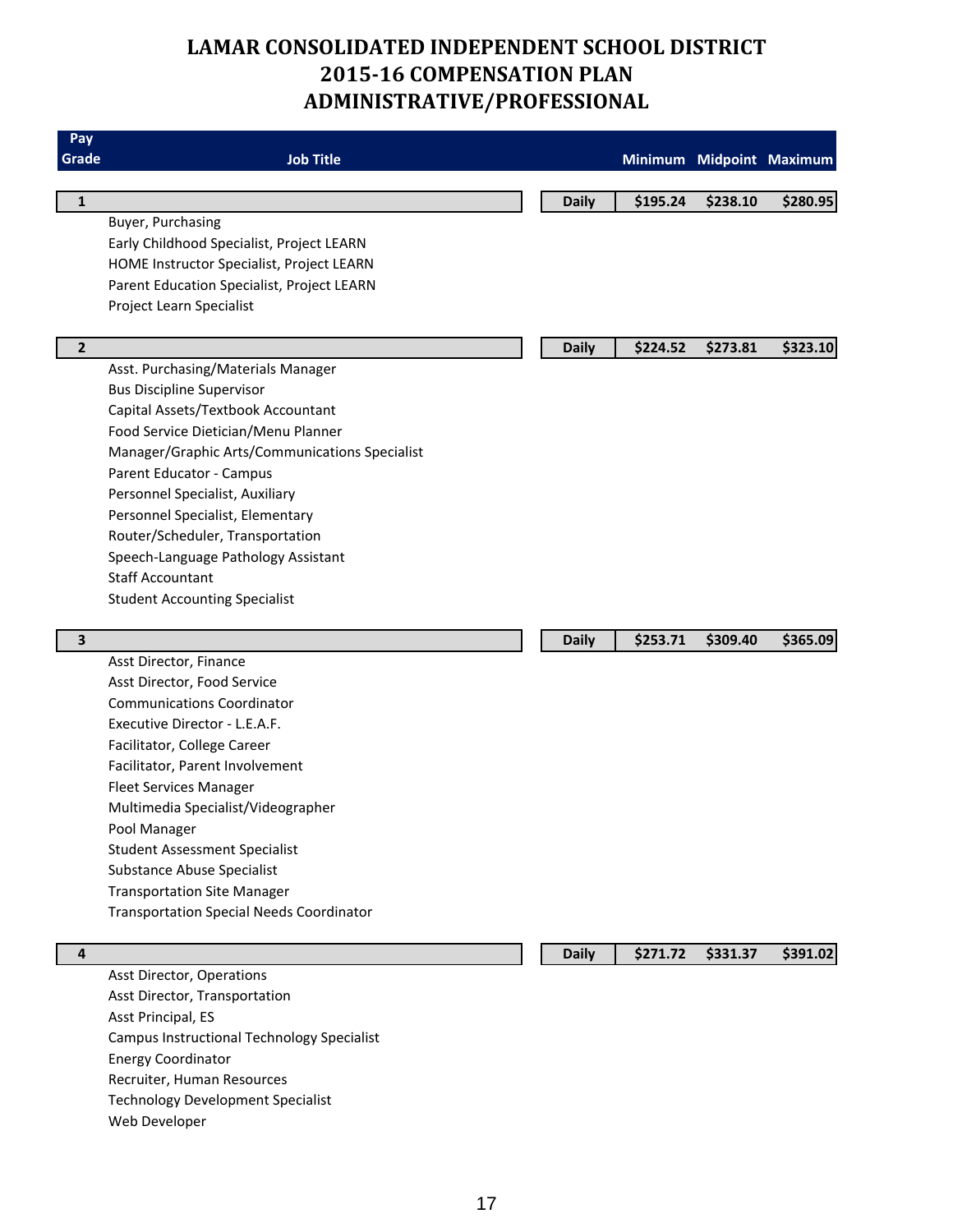### **LAMAR CONSOLIDATED INDEPENDENT SCHOOL DISTRICT 2015‐16 COMPENSATION PLAN ADMINISTRATIVE/PROFESSIONAL**

| Pay                     |                                                           |              |          |          |                          |
|-------------------------|-----------------------------------------------------------|--------------|----------|----------|--------------------------|
| Grade                   | <b>Job Title</b>                                          |              |          |          | Minimum Midpoint Maximum |
|                         |                                                           |              |          |          |                          |
| 5                       |                                                           | <b>Daily</b> | \$285.99 | \$348.77 | \$411.55                 |
|                         | 504/Dyslexia Facilitator                                  |              |          |          |                          |
|                         | Asst Principal, MS                                        |              |          |          |                          |
|                         | <b>Behavior/Autism Specialist</b>                         |              |          |          |                          |
|                         | Coordinator for Student Achievement & Data Interpretation |              |          |          |                          |
|                         | <b>Federal Programs Coordinator</b>                       |              |          |          |                          |
|                         | Manager of Special Projects, Technology                   |              |          |          |                          |
|                         | Network Engineer                                          |              |          |          |                          |
|                         | Program Supervisor, Sp Ed                                 |              |          |          |                          |
|                         | Programmer/Analyst                                        |              |          |          |                          |
|                         | <b>Special Education Coordinator</b>                      |              |          |          |                          |
|                         | <b>Staff Development Coordinator</b>                      |              |          |          |                          |
|                         |                                                           |              |          |          |                          |
| 6                       |                                                           | <b>Daily</b> | \$307.97 | \$368.82 | \$429.68                 |
|                         | Administrator for Truancy/Dropout Prevention              |              |          |          |                          |
|                         | Administrator, Student Accounting                         |              |          |          |                          |
|                         | Asst Principal, HS                                        |              |          |          |                          |
|                         | Asst Principal, JH                                        |              |          |          |                          |
|                         | Asst Principal, Special Sites                             |              |          |          |                          |
|                         | Coordinator, Project LEARN                                |              |          |          |                          |
|                         | Director, Bilingual/ESL Curriculum & Instructional        |              |          |          |                          |
|                         | Director, Information Services                            |              |          |          |                          |
|                         | Director, Network Services                                |              |          |          |                          |
|                         | Director, Special Projects                                |              |          |          |                          |
|                         | Director, Technology Development                          |              |          |          |                          |
|                         | Director, Technology Integration                          |              |          |          |                          |
|                         | Instructional Coordinator-Admin.                          |              |          |          |                          |
|                         | Payroll Manager                                           |              |          |          |                          |
|                         |                                                           |              |          |          |                          |
| $\overline{\mathbf{z}}$ |                                                           | <b>Daily</b> | \$354.93 | \$425.07 | \$495.21                 |
|                         | Assoc Principal, HS                                       |              |          |          |                          |
|                         | Asst Director, Employee Services & Risk Management        |              |          |          |                          |
|                         | Asst Director, Staffing & Records Management              |              |          |          |                          |
|                         | <b>Budget &amp; Treasury Officer</b>                      |              |          |          |                          |
|                         | Director, Advanced Studies                                |              |          |          |                          |
|                         | Director, Fine Arts                                       |              |          |          |                          |
|                         | Early Childhood Principal                                 |              |          |          |                          |

Principal, ES

Purchasing/Materials Manager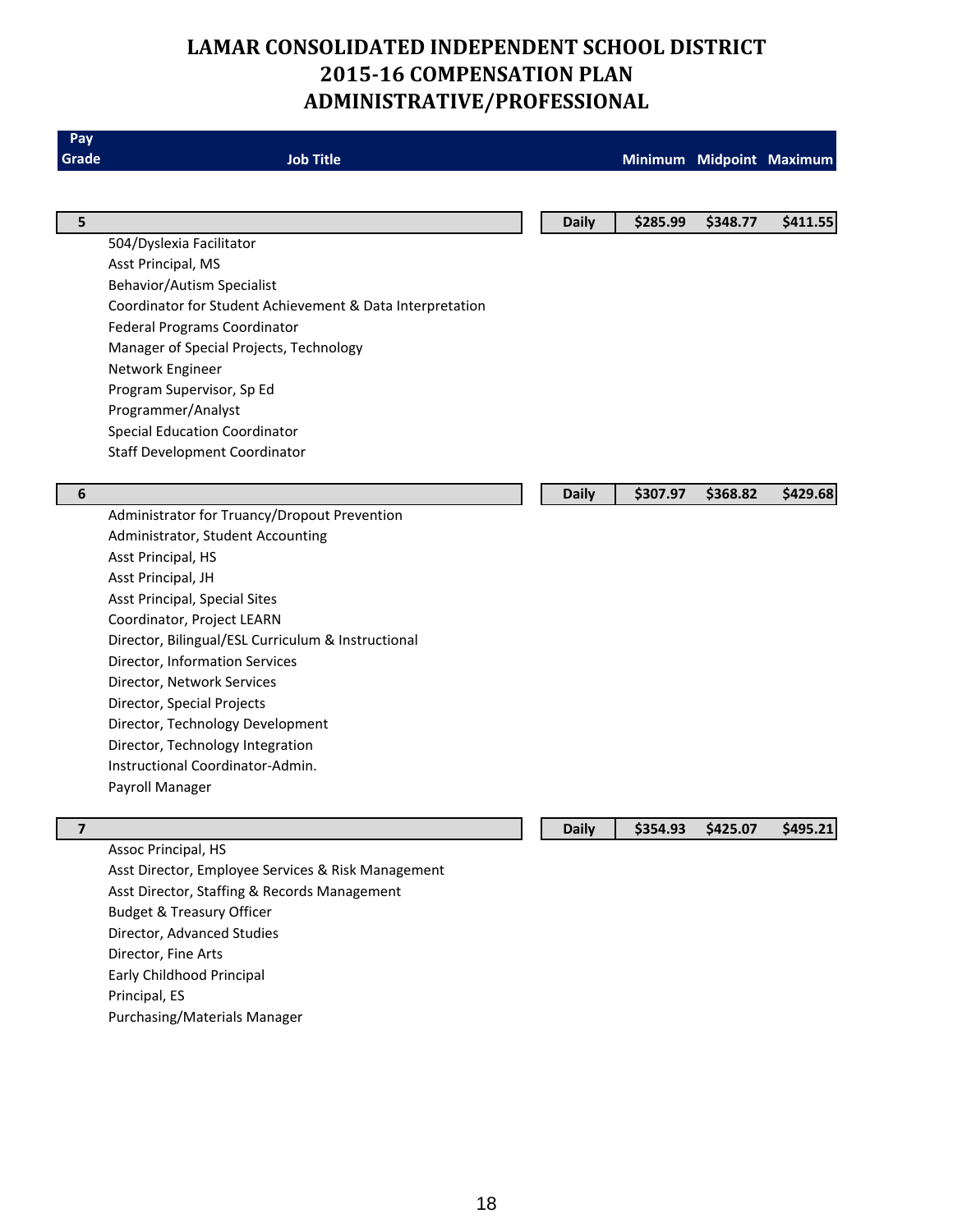### **LAMAR CONSOLIDATED INDEPENDENT SCHOOL DISTRICT 2015‐16 COMPENSATION PLAN ADMINISTRATIVE/PROFESSIONAL**

| Pay   |                                                |              |          |          |                          |
|-------|------------------------------------------------|--------------|----------|----------|--------------------------|
| Grade | <b>Job Title</b>                               |              |          |          | Minimum Midpoint Maximum |
|       |                                                |              |          |          |                          |
| 8     |                                                | <b>Daily</b> | \$378.90 | \$453.76 | \$528.63                 |
|       | Campus Coordinator/Head Football Coach         |              |          |          |                          |
|       | Director, Career and Technology                |              |          |          |                          |
|       | Director, Research/Accountability              |              |          |          |                          |
|       | Director, Student Support Services             |              |          |          |                          |
|       | Principal, ALC (DAEP)                          |              |          |          |                          |
|       | Principal, JH                                  |              |          |          |                          |
|       | Principal, MS                                  |              |          |          |                          |
|       |                                                |              |          |          |                          |
| 9     |                                                | <b>Daily</b> | \$413.56 | \$492.34 | \$571.11                 |
|       | Director, Athletics                            |              |          |          |                          |
|       | Director, Finance                              |              |          |          |                          |
|       | Director, Food Service                         |              |          |          |                          |
|       | Director, Special Education                    |              |          |          |                          |
|       | Director, Transportation                       |              |          |          |                          |
|       |                                                |              |          |          |                          |
| 10    |                                                | <b>Daily</b> | \$446.65 | \$531.73 | \$616.80                 |
|       | <b>Operations Administrator</b>                |              |          |          |                          |
|       | Principal, HS                                  |              |          |          |                          |
|       |                                                |              |          |          |                          |
| 11    |                                                | <b>Daily</b> | \$496.28 | \$590.80 | \$685.33                 |
|       | <b>Executive Director, Community Relations</b> |              |          |          |                          |
|       | Executive Director, Elementary Ed              |              |          |          |                          |
|       | Executive Director, Secondary Ed               |              |          |          |                          |
|       | Academic Administrator                         |              |          |          |                          |
|       |                                                |              |          |          |                          |
| 12    |                                                | <b>Daily</b> | \$535.98 | \$638.07 | \$740.17                 |
|       | <b>Chief Financial Officer</b>                 |              |          |          |                          |
|       | <b>Chief Human Resources Officer</b>           |              |          |          |                          |

Chief Technology Information Officer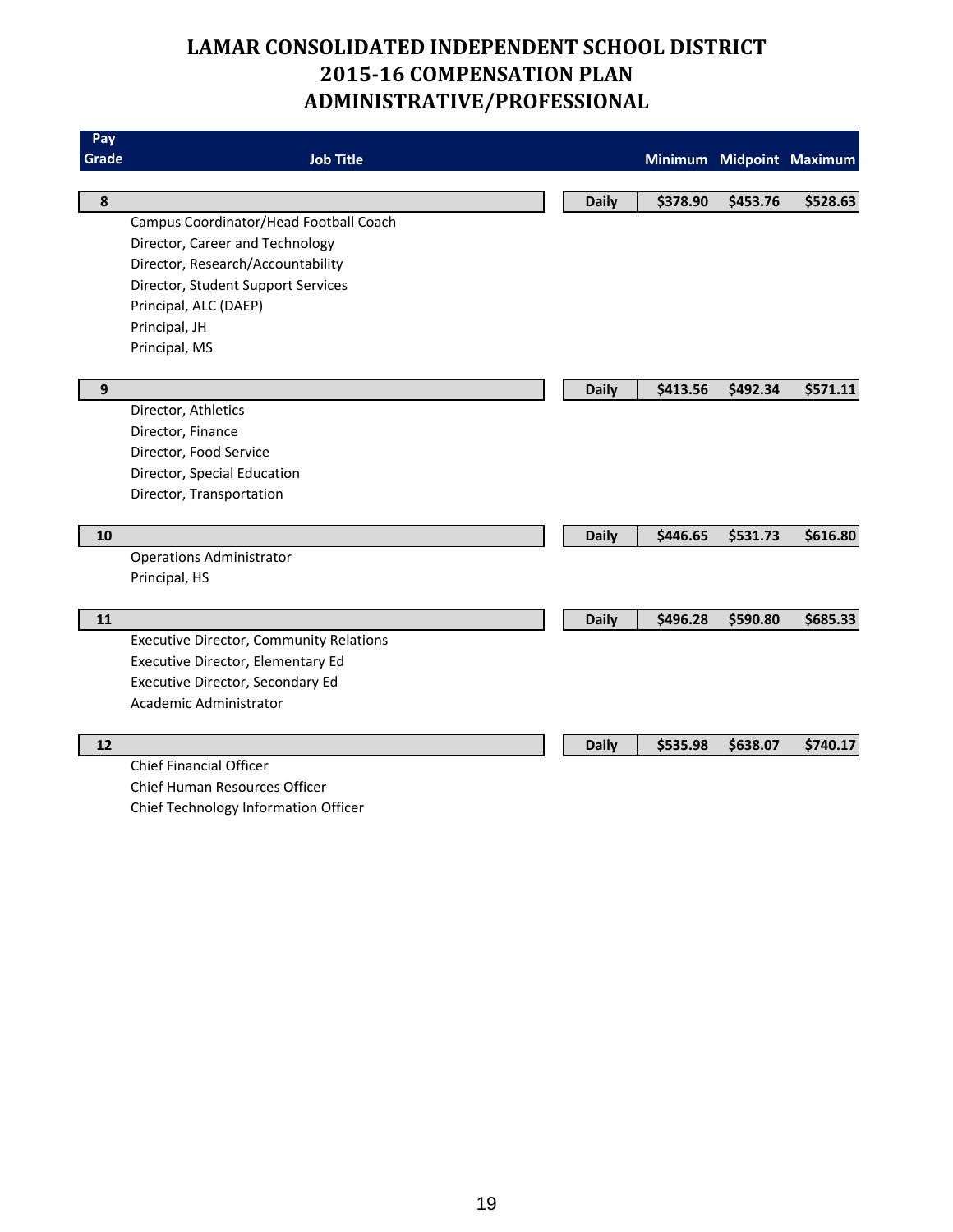### **LAMAR CONSOLIDATED INDEPENDENT SCHOOL DISTRICT 2015‐16 COMPENSATION PLAN CLERICAL/PARAPROFESSIONAL**

| Pay<br>Grade            | <b>Job Title</b>                         |               |         |         | Minimum Midpoint Maximum |
|-------------------------|------------------------------------------|---------------|---------|---------|--------------------------|
|                         |                                          |               |         |         |                          |
| $\mathbf 1$             |                                          | Hourly        | \$10.58 | \$13.23 | \$15.87                  |
|                         | Aide, Bilingual/ESL                      |               |         |         |                          |
|                         | Aide, Compensatory                       |               |         |         |                          |
|                         | Aide, Instructional                      |               |         |         |                          |
|                         | Aide, Physical Education                 |               |         |         |                          |
|                         | Aide, Pre-Kindergarten                   |               |         |         |                          |
|                         | Aide, Project LEARN                      |               |         |         |                          |
|                         | Aide, Special Assignment Class           |               |         |         |                          |
|                         | Aide, Title I                            |               |         |         |                          |
|                         | Clerk, Elementary/Secondary              |               |         |         |                          |
|                         | Clerk, Monitor (2.5 hour)                |               |         |         |                          |
|                         | Clerk, Transportation                    |               |         |         |                          |
|                         |                                          |               |         |         |                          |
| $\overline{2}$          |                                          | <b>Hourly</b> | \$11.13 | \$13.92 | \$16.70                  |
|                         | Aide, ALC/Special Sites                  |               |         |         |                          |
|                         | Aide, Computer Assistance                |               |         |         |                          |
|                         | Aide, Credit Restoration                 |               |         |         |                          |
|                         | Aide, IBC                                |               |         |         |                          |
|                         | Aide, In-School Suspension               |               |         |         |                          |
|                         | Aide, Intake (ALC)                       |               |         |         |                          |
|                         | Aide, Keyboarding                        |               |         |         |                          |
|                         | Aide, Life Skills                        |               |         |         |                          |
|                         | Aide, OT/PT                              |               |         |         |                          |
|                         | Aide, PASS                               |               |         |         |                          |
|                         | Aide, PPCD                               |               |         |         |                          |
|                         | Aide, SILC/PASS                          |               |         |         |                          |
|                         | Aide, SIP                                |               |         |         |                          |
|                         | Aide, Sp Ed Behavior Specialist          |               |         |         |                          |
|                         | Aide, Sp Ed Resource                     |               |         |         |                          |
|                         | Clerk Monitor (8 hour)                   |               |         |         |                          |
|                         | Choir, Assistant/Accompanist             |               |         |         |                          |
|                         | Clerk, Special Education Coordinator     |               |         |         |                          |
|                         | Receptionist, Campus                     |               |         |         |                          |
|                         |                                          |               |         |         |                          |
| $\overline{\mathbf{3}}$ | Activity Reconciliation Clerk, Athletics | Hourly        | \$11.80 | \$14.75 | \$17.70                  |
|                         | Admin Asst, Sp Ed SS                     |               |         |         |                          |
|                         | Aide, Bilingual Assessment               |               |         |         |                          |
|                         | Aide, Lead Behavior Specialist           |               |         |         |                          |
|                         | Aide, Transition Liaison/Sp Ed           |               |         |         |                          |
|                         |                                          |               |         |         |                          |

Clerk, Athletic Office

Clerk, Registrar

Clerk, SEMS

Receptionist, Central Office

Water Safety Instructor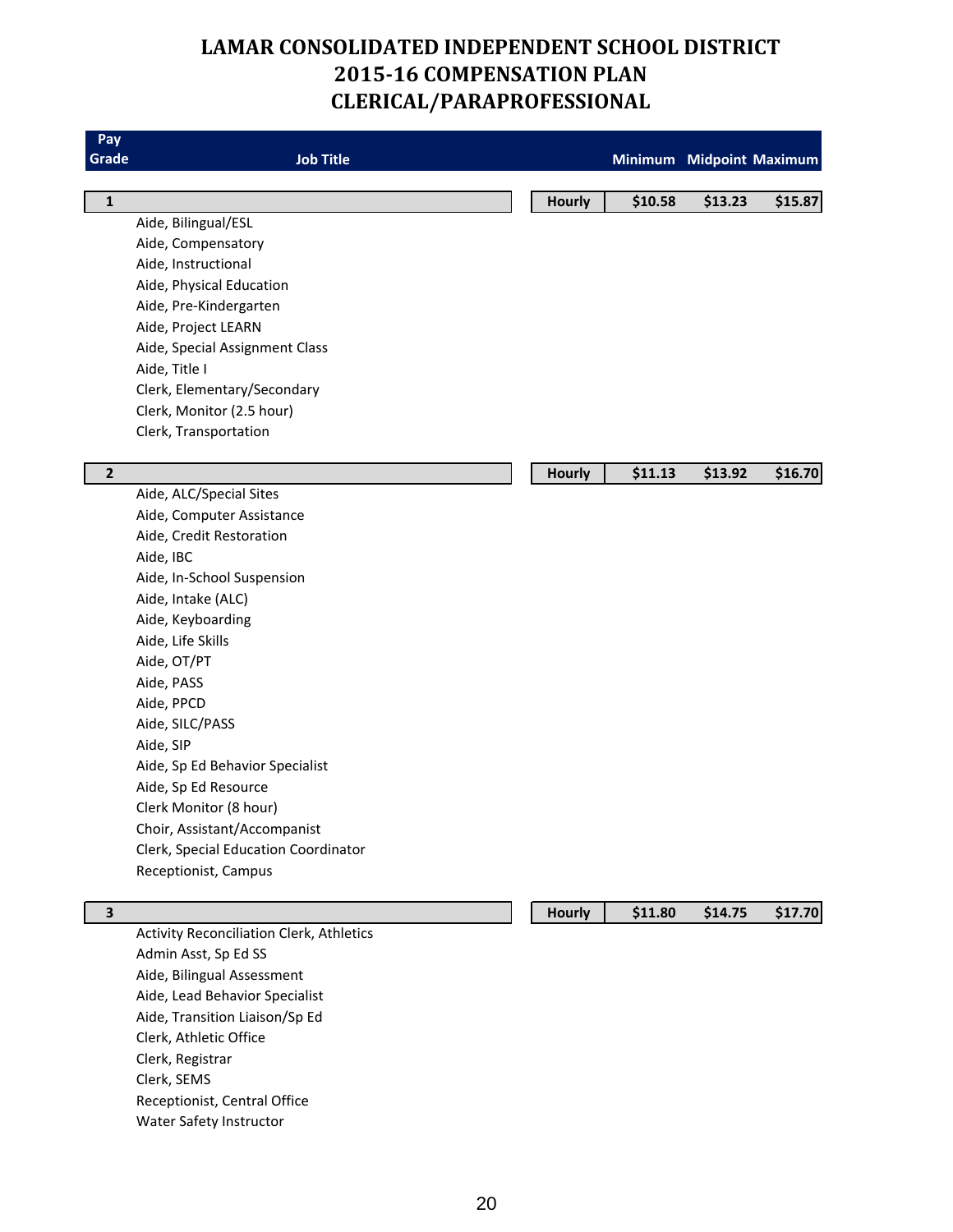### **LAMAR CONSOLIDATED INDEPENDENT SCHOOL DISTRICT 2015‐16 COMPENSATION PLAN CLERICAL/PARAPROFESSIONAL**

| Pay   |                                                     |               |         |                          |         |
|-------|-----------------------------------------------------|---------------|---------|--------------------------|---------|
| Grade | <b>Job Title</b>                                    |               |         | Minimum Midpoint Maximum |         |
|       |                                                     |               |         |                          |         |
| 4     |                                                     | <b>Hourly</b> | \$13.11 | \$16.38                  | \$19.66 |
|       | Admin Asst, Asst Principal (HS, JH)                 |               |         |                          |         |
|       | Admin Asst, Counselor                               |               |         |                          |         |
|       | Admin Asst, Federal Programs Coordinator            |               |         |                          |         |
|       | Admin Asst, Project LEARN                           |               |         |                          |         |
|       | Aide, ALP Translator/Assistant                      |               |         |                          |         |
|       | Aide, Braille & Tactual Materials Specialist        |               |         |                          |         |
|       | Aide, Liaison for At-Risk/Attendance                |               |         |                          |         |
|       | Clerk, Accounting                                   |               |         |                          |         |
|       | Clerk, Attendance HS                                |               |         |                          |         |
|       | Clerk, Attendance JH                                |               |         |                          |         |
|       | Clerk, Food Service-Accounting                      |               |         |                          |         |
|       | Data Specialist, Sp Ed/Assessment                   |               |         |                          |         |
|       | Technician, HR/Employee Benefits                    |               |         |                          |         |
|       |                                                     |               |         |                          |         |
| 5     |                                                     | <b>Hourly</b> | \$15.60 | \$19.50                  | \$23.39 |
|       | Admin Asst, Coordinator of Staff Development        |               |         |                          |         |
|       | Admin Asst, Director Advanced Studies               |               |         |                          |         |
|       | Admin Asst, Director Bilingual/ESL                  |               |         |                          |         |
|       | Admin Asst, Director of CTE                         |               |         |                          |         |
|       | Admin Asst, Director Fine Arts                      |               |         |                          |         |
|       | Admin Asst, Director of Research and Accountability |               |         |                          |         |
|       | Admin Asst, Payroll Transportation                  |               |         |                          |         |
|       | Admin Asst, Technology Integragion and Development  |               |         |                          |         |
|       | Clerk, Accounts Payable                             |               |         |                          |         |
|       | Clerk, Food Service-Free & Reduced                  |               |         |                          |         |
|       | Clerk, Human Resources                              |               |         |                          |         |
|       | Clerk, Maintenance and Operations                   |               |         |                          |         |
|       | Clerk, Payroll Leaves and Absences                  |               |         |                          |         |
|       | Data Technician                                     |               |         |                          |         |
|       | <b>HR Specialist</b>                                |               |         |                          |         |
|       | PEIMS Specialist -Special Education                 |               |         |                          |         |
|       | <b>Purchasing Assistant</b>                         |               |         |                          |         |
|       | <b>SHARS/Medicaid Specialist</b>                    |               |         |                          |         |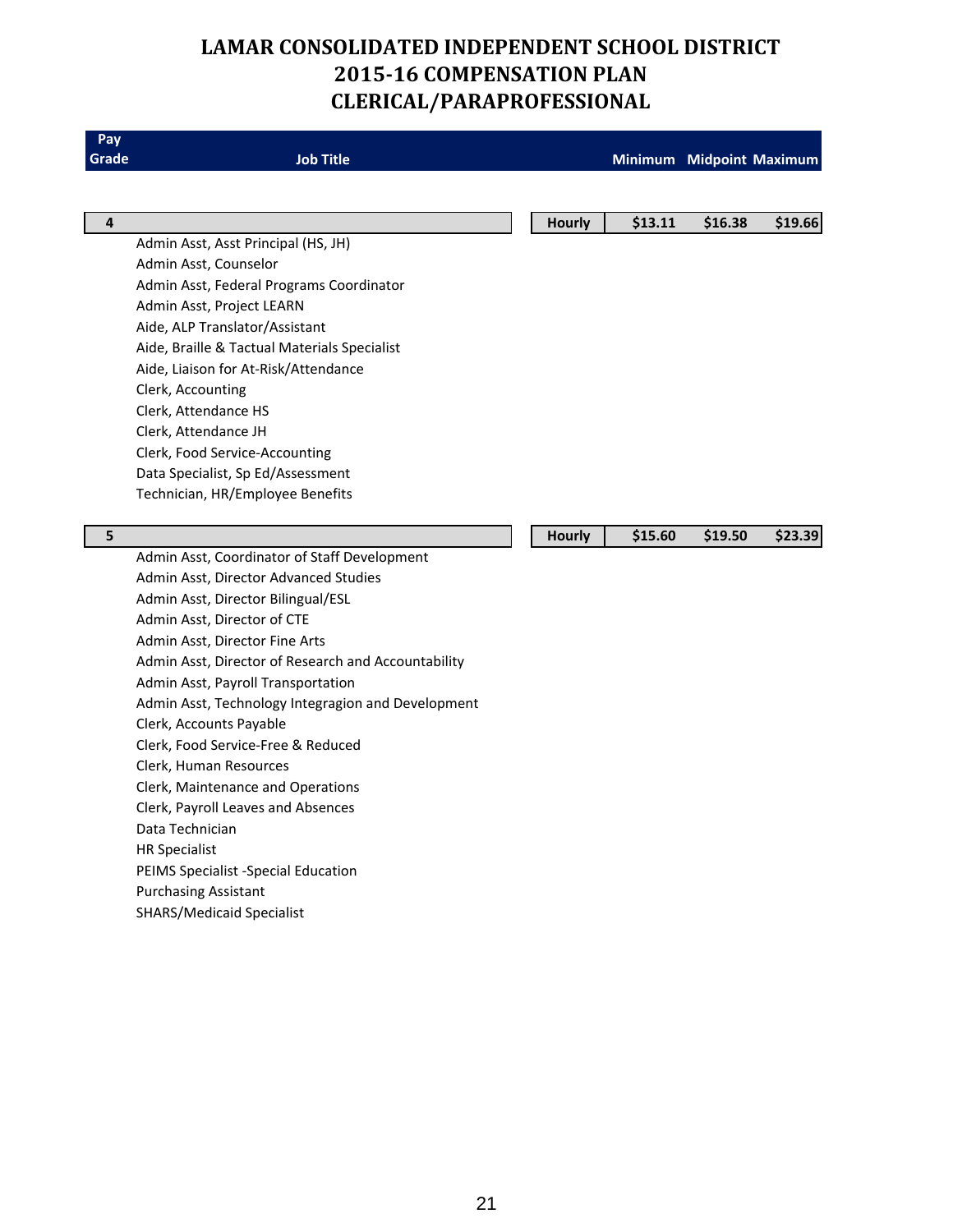### **LAMAR CONSOLIDATED INDEPENDENT SCHOOL DISTRICT 2015‐16 COMPENSATION PLAN CLERICAL/PARAPROFESSIONAL**

| Pay                     |                                                                 |               |         |                          |         |
|-------------------------|-----------------------------------------------------------------|---------------|---------|--------------------------|---------|
| Grade                   | <b>Job Title</b>                                                |               |         | Minimum Midpoint Maximum |         |
|                         |                                                                 |               |         |                          |         |
| $\boldsymbol{6}$        |                                                                 | <b>Hourly</b> | \$16.38 | \$20.47                  | \$24.56 |
|                         | Admin Asst, Director of Athletics                               |               |         |                          |         |
|                         | Admin Asst, Director of Finance                                 |               |         |                          |         |
|                         | Admin Asst, Director of Food Service                            |               |         |                          |         |
|                         | Admin Asst, Director of Maintenance & Operations                |               |         |                          |         |
|                         | Admin Asst, Director of Transportation                          |               |         |                          |         |
|                         | Admin Asst, Principal (ALC, ES, ECC, MS, JH)                    |               |         |                          |         |
|                         | Admin Asst, Special Sites                                       |               |         |                          |         |
|                         | Clerk, Employee Management System                               |               |         |                          |         |
|                         | Clerk, Instructional Coordinator - Admin                        |               |         |                          |         |
|                         | Clerk, Payroll Compliance/Reporting                             |               |         |                          |         |
|                         | Specialist, FFE & Purchasing                                    |               |         |                          |         |
|                         |                                                                 |               |         |                          |         |
|                         |                                                                 |               |         |                          |         |
| $\overline{\mathbf{z}}$ |                                                                 | <b>Hourly</b> | \$18.79 | \$22.92                  | \$27.06 |
|                         | Admin Asst, Academic Administrator                              |               |         |                          |         |
|                         | Admin Asst, Administrator for Operations                        |               |         |                          |         |
|                         | Admin Asst, Director of Sp Ed                                   |               |         |                          |         |
|                         | Admin Asst, Exec Dir of Community Relations                     |               |         |                          |         |
|                         | Admin Asst, Exec Dir of Elementary Ed                           |               |         |                          |         |
|                         | Admin Asst, Exec Dir of Secondary Ed                            |               |         |                          |         |
|                         | Admin Asst, Principal HS                                        |               |         |                          |         |
|                         | Deaf Interpreter                                                |               |         |                          |         |
|                         | LVN/Teacher Aide                                                |               |         |                          |         |
|                         | Specialist, Accounting Federal/Special Programs                 |               |         |                          |         |
| $\pmb{8}$               |                                                                 | <b>Hourly</b> | \$20.12 | \$24.53                  | \$28.95 |
|                         | Admin Asst, Chief Financial Officer                             |               |         |                          |         |
|                         | Admin Asst, Chief Human Resources Officer                       |               |         |                          |         |
|                         | Admin Asst, Chief Technology Information Officer                |               |         |                          |         |
|                         |                                                                 |               |         |                          |         |
|                         | Buyer, Purchasing<br>Certified Occupational Therapist Assistant |               |         |                          |         |
|                         |                                                                 |               |         |                          |         |
|                         | Coordinator, Accounts Payable/Cash Management                   |               |         |                          |         |
|                         | <b>Payroll Specialist</b>                                       |               |         |                          |         |
|                         | Specialist, Employee Benefits                                   |               |         |                          |         |
| 9                       |                                                                 | <b>Hourly</b> | \$26.15 | \$31.89                  | \$37.63 |
|                         |                                                                 |               |         |                          |         |

Admin Asst, Superintendent & Board of Trustees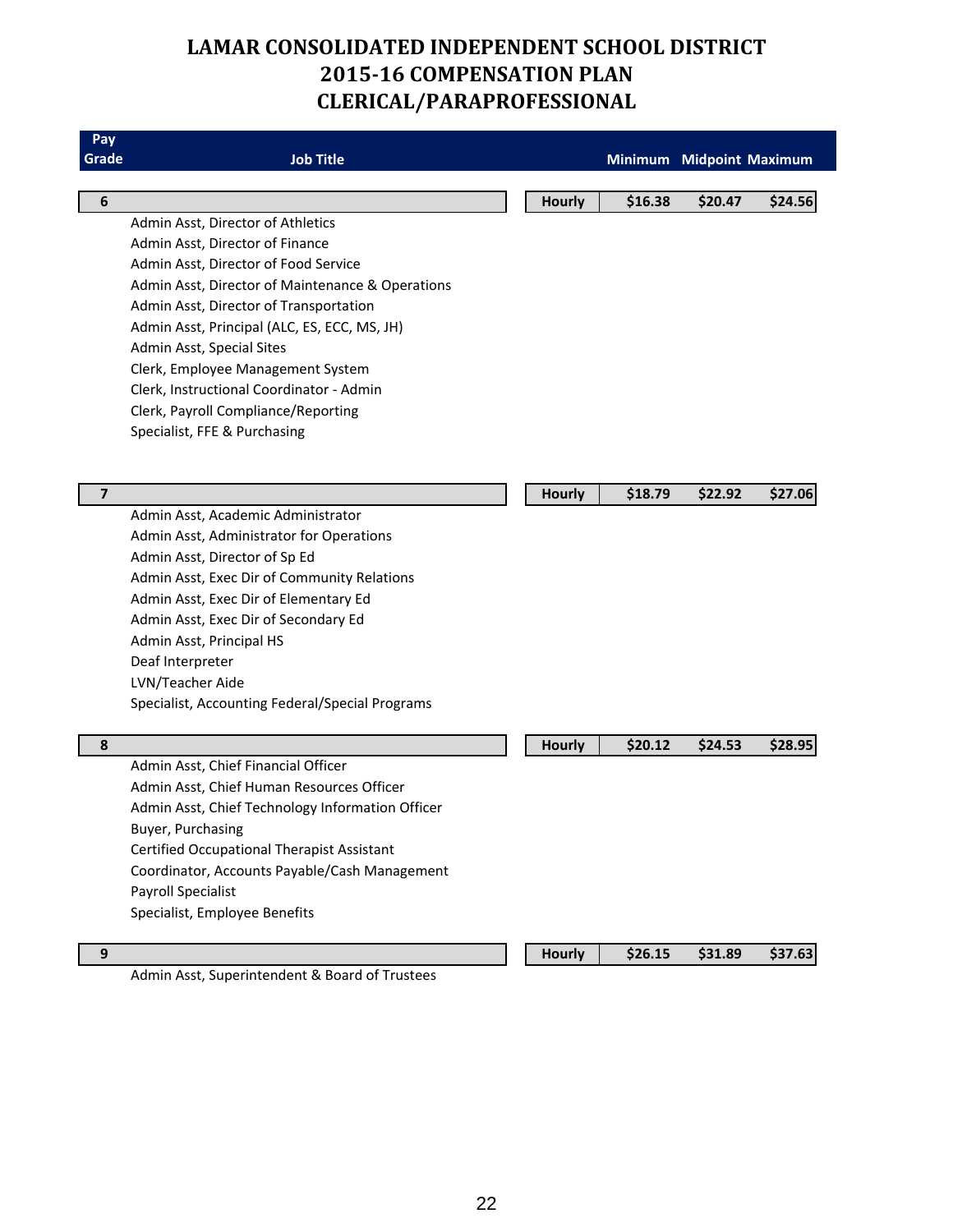| Pay<br>Grade | <b>Job Title</b>                              |               |         |         | Minimum Midpoint Maximum |
|--------------|-----------------------------------------------|---------------|---------|---------|--------------------------|
|              |                                               |               |         |         |                          |
| 11           |                                               | <b>Hourly</b> | \$11.68 | \$13.99 | \$16.30                  |
|              | Specialist, Graphic Arts                      |               |         |         |                          |
| 12           |                                               | <b>Hourly</b> | \$13.60 | \$16.30 | \$19.00                  |
|              | Mail Center Supervisor                        |               |         |         |                          |
|              | Printer                                       |               |         |         |                          |
|              | Specialist, Computer Publications             |               |         |         |                          |
| 13           |                                               | <b>Hourly</b> | \$15.81 | \$18.95 | \$22.08                  |
|              | Technician, Print Production                  |               |         |         |                          |
|              |                                               |               |         |         |                          |
| 14           |                                               | <b>Hourly</b> | \$20.09 | \$24.06 | \$28.04                  |
|              | <b>AV Technical Specialist</b>                |               |         |         |                          |
|              | <b>Computer Operator 2</b>                    |               |         |         |                          |
|              | <b>Computer Publications Specialist, Lead</b> |               |         |         |                          |
|              | Data Assessment Specialist                    |               |         |         |                          |
|              | Help Desk Technician                          |               |         |         |                          |
|              | <b>PC Technician II</b>                       |               |         |         |                          |
|              | PC Technician, Service Lead                   |               |         |         |                          |
|              | Printer, Lead                                 |               |         |         |                          |
| 15           |                                               | <b>Hourly</b> | \$27.13 | \$32.49 | \$37.85                  |
|              | LVN                                           |               |         |         |                          |

Network Technician Technical Services Manager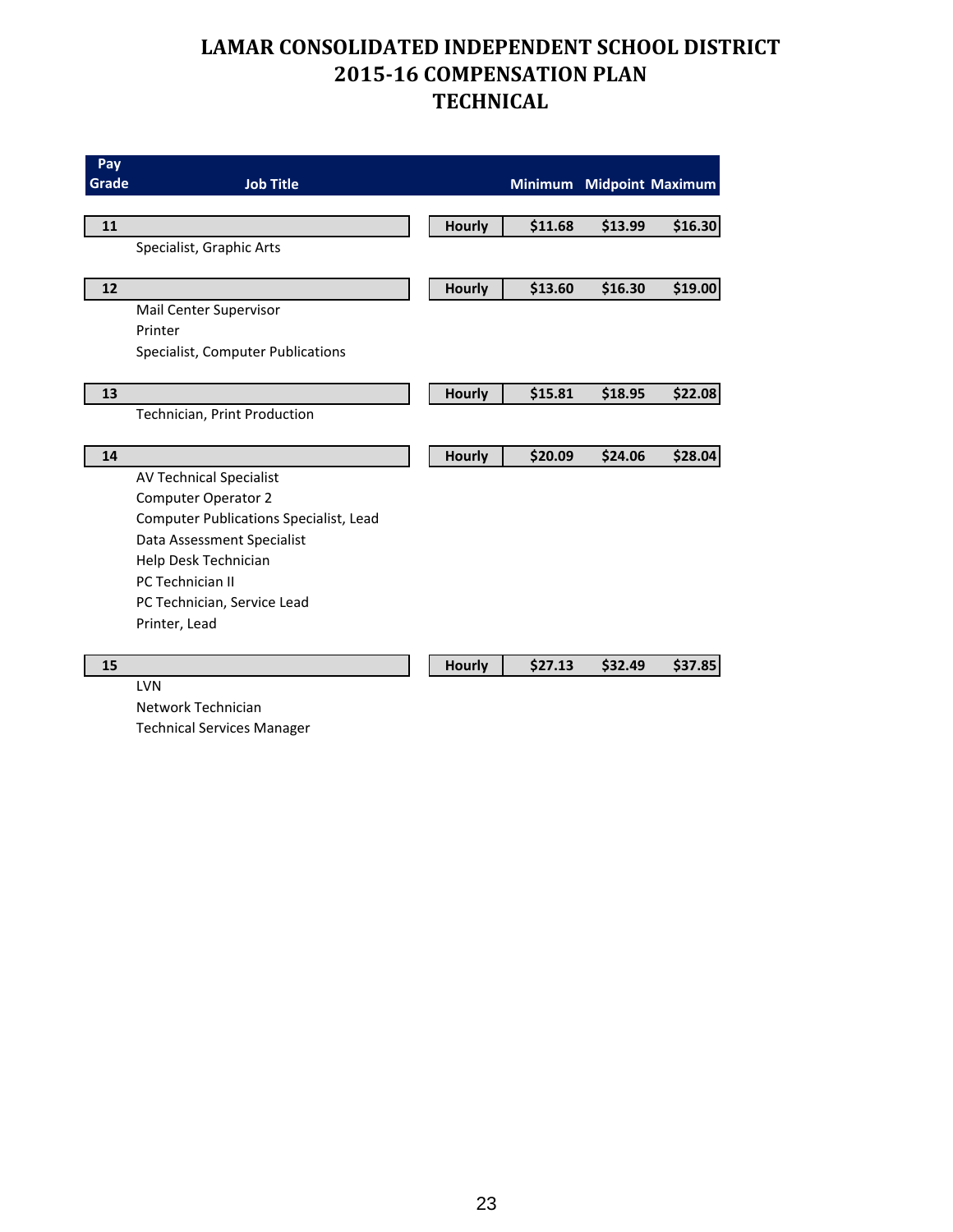| Pay            |                                            |               |         |                          |         |
|----------------|--------------------------------------------|---------------|---------|--------------------------|---------|
| Grade          | <b>Job Title</b>                           |               |         | Minimum Midpoint Maximum |         |
|                |                                            |               |         |                          |         |
| $\mathbf 1$    |                                            | <b>Hourly</b> | \$8.95  | \$11.19                  | \$13.43 |
|                | <b>Culinary Helper</b>                     |               |         |                          |         |
|                | Custodian, Day (Secondary)                 |               |         |                          |         |
|                | Custodian, Night                           |               |         |                          |         |
|                | Custodian, Rotating Crew<br>Laundry Worker |               |         |                          |         |
|                |                                            |               |         |                          |         |
| $\mathbf{2}$   |                                            | <b>Hourly</b> | \$9.87  | \$12.04                  | \$14.20 |
|                | Aide, Bus                                  |               |         |                          |         |
|                | Athletic Field Technician                  |               |         |                          |         |
|                | Custodian, Lead I                          |               |         |                          |         |
|                | <b>Delivery Driver</b>                     |               |         |                          |         |
|                | Laundry Worker, Sr                         |               |         |                          |         |
|                | Specialist 1, Culinary                     |               |         |                          |         |
|                | <b>Traffic Control Monitor</b>             |               |         |                          |         |
|                | Warehouse Driver I                         |               |         |                          |         |
|                |                                            |               |         |                          |         |
| 3              |                                            | Hourly        | \$11.23 | \$13.70                  | \$16.16 |
|                | Custodian, Lead II                         |               |         |                          |         |
|                | Floor Care Technician                      |               |         |                          |         |
|                | General Maintenance Tech                   |               |         |                          |         |
|                | Lawn Works Tech                            |               |         |                          |         |
|                | Manager In Training, Food Service          |               |         |                          |         |
|                | <b>Mechanic Assistant</b>                  |               |         |                          |         |
|                | <b>Warehouse Receiving Clerk</b>           |               |         |                          |         |
| $\overline{4}$ |                                            | <b>Hourly</b> | \$13.02 | \$15.88                  | \$18.74 |
|                | Athletic Grounds Crew Leader               |               |         |                          |         |
|                | Custodian, Lead III                        |               |         |                          |         |
|                | Floor Crew Machine Tech                    |               |         |                          |         |
|                | Laundry Worker, Lead                       |               |         |                          |         |
|                | Lawn Works Lead                            |               |         |                          |         |
|                | Lawn Works Tech Sr                         |               |         |                          |         |
|                | Mechanic I, Transportation                 |               |         |                          |         |
|                | Playground Tech IV                         |               |         |                          |         |
|                | Pool Technician                            |               |         |                          |         |
|                | Warehouse Assistant - FS                   |               |         |                          |         |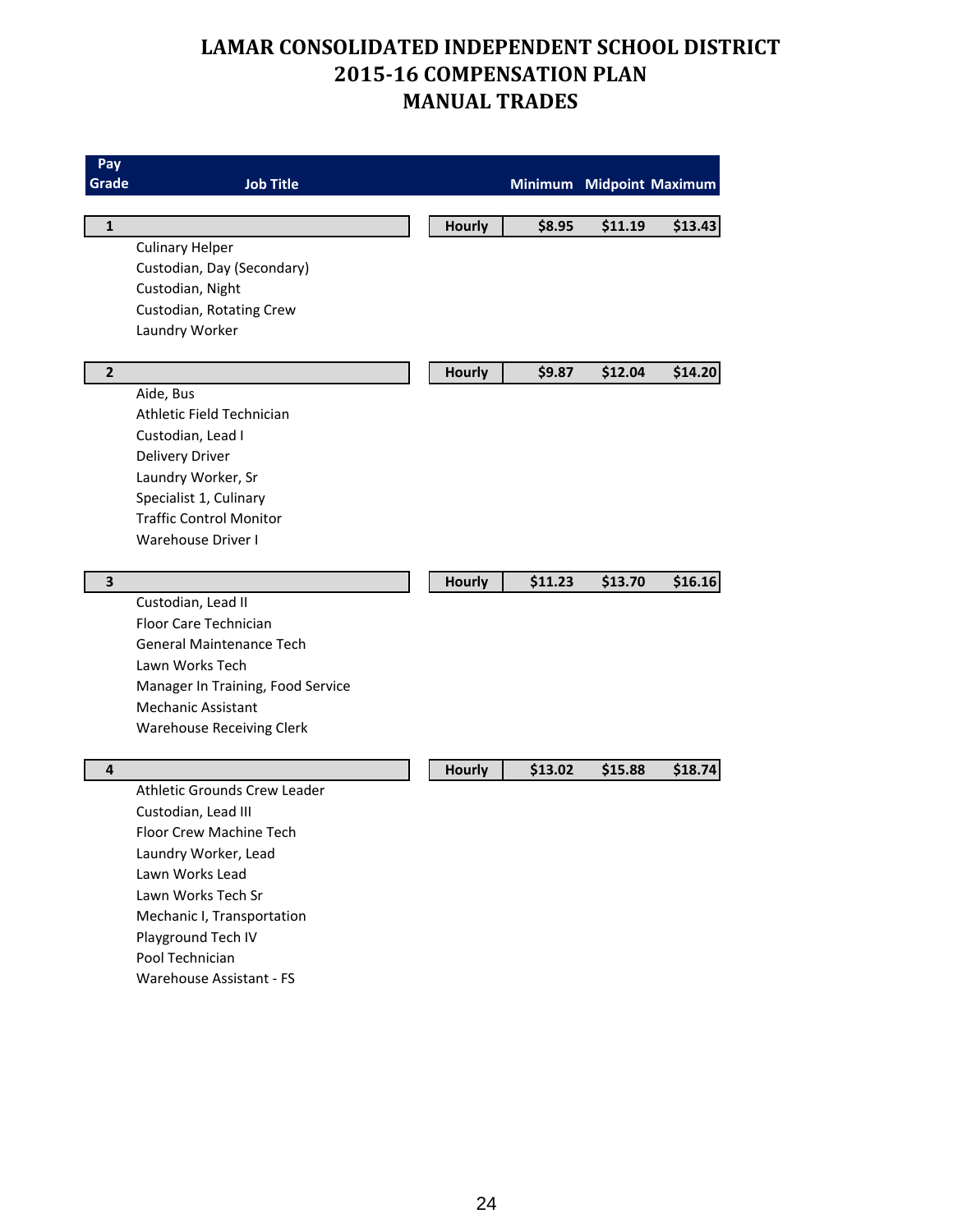| Pay                     |                                           |               |         |                          |         |
|-------------------------|-------------------------------------------|---------------|---------|--------------------------|---------|
| Grade                   | <b>Job Title</b>                          |               |         | Minimum Midpoint Maximum |         |
|                         |                                           |               |         |                          |         |
| 5                       |                                           | <b>Hourly</b> | \$15.11 | \$18.43                  | \$21.74 |
|                         | <b>Concession Stand Manager</b>           |               |         |                          |         |
|                         | Custodian, Lead IV                        |               |         |                          |         |
|                         | Dispatcher, Transportation                |               |         |                          |         |
|                         | Lawn Works Mechanic                       |               |         |                          |         |
|                         | Lawn Works Technician                     |               |         |                          |         |
|                         | M&O Buyer/Inventory Control               |               |         |                          |         |
|                         | Maintenance Technician                    |               |         |                          |         |
|                         | Manager I, Food Service                   |               |         |                          |         |
|                         | Manager, Food Service Warehouse           |               |         |                          |         |
|                         | Parts Manager, Transportation             |               |         |                          |         |
|                         | Planner/Scheduler                         |               |         |                          |         |
|                         | Preventive Maintenance Tech               |               |         |                          |         |
|                         | Preventive Maintenance Specialist, Transp |               |         |                          |         |
|                         |                                           |               |         |                          |         |
| 6                       |                                           | <b>Hourly</b> | \$17.71 | \$21.60                  | \$25.49 |
|                         | <b>Bus Operations Specialist</b>          |               |         |                          |         |
|                         | <b>Food Service Maintenance Tech</b>      |               |         |                          |         |
|                         | Maintenance Technician, Sr                |               |         |                          |         |
|                         | Manager II, Food Service                  |               |         |                          |         |
|                         | Manager, Integrated Pest                  |               |         |                          |         |
|                         | Mechanic II, Transportation               |               |         |                          |         |
|                         | Supervisor, Planner/Scheduler             |               |         |                          |         |
|                         | Training and Safety Coordinator           |               |         |                          |         |
| $\overline{\mathbf{z}}$ |                                           | <b>Hourly</b> | \$21.26 | \$25.93                  | \$30.60 |
|                         | <b>Custodial Supervisor</b>               |               |         |                          |         |
|                         | <b>Food Service Coordinator</b>           |               |         |                          |         |
|                         | Lead Mechanic - Transportation            |               |         |                          |         |
|                         | Security Officer/Certified Peace Officer  |               |         |                          |         |
|                         | Supervisor, Grounds                       |               |         |                          |         |
|                         |                                           |               |         |                          |         |
| 8                       |                                           | <b>Hourly</b> | \$23.59 | \$28.77                  | \$33.95 |
|                         | <b>Energy Technician Specialist</b>       |               |         |                          |         |
|                         | Supervisor, Maintenance                   |               |         |                          |         |
|                         | Supervisor, Preventative Maintenance      |               |         |                          |         |
|                         | Supervisor, Routine Maintenance           |               |         |                          |         |
|                         | Supervisor, Warehouse                     |               |         |                          |         |
|                         |                                           |               |         |                          |         |
| 99                      |                                           | <b>Hourly</b> | \$17.09 | \$19.96                  | \$22.83 |
|                         | <b>Bus Driver</b>                         |               |         |                          |         |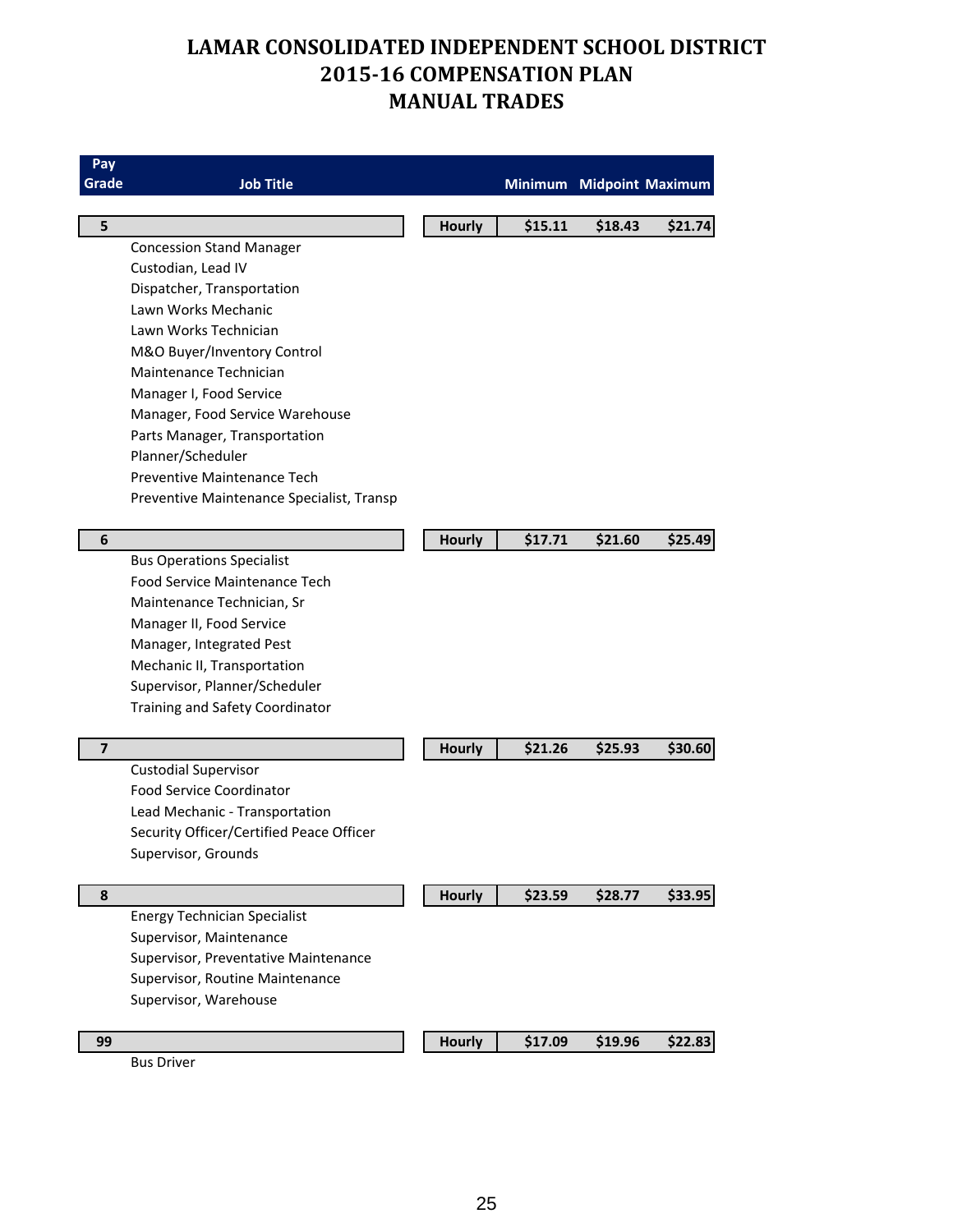#### **POSITION**

**RATE**

### **SUBSTITUTE ‐ TEACHERS, ADMINISTRATORS, AND PARAPROFESSIONALS**

| <b>Substitute Teachers</b> |                                                       |       |       |  |  |
|----------------------------|-------------------------------------------------------|-------|-------|--|--|
|                            | Certified                                             | \$103 | / Day |  |  |
|                            | Substitute Nurse, RN                                  | \$103 | / Day |  |  |
|                            | Degreed                                               | \$93  | / Day |  |  |
|                            | Substitute Nurse, LVN                                 | \$93  | / Day |  |  |
|                            | Certified Long-term degreed/ Nurse RN                 | \$160 | / Day |  |  |
|                            | (Ten or more consecutive days as a substitute for the |       |       |  |  |
|                            | same classroom teacher as approved by the Chief Human |       |       |  |  |
|                            | Resource Officer)                                     |       |       |  |  |
|                            | Long-term degreed/ Nurse LVN                          | \$119 | / Day |  |  |
|                            | (Ten or more consecutive days as a substitute for the |       |       |  |  |
|                            | same classroom teacher as approved by the Chief Human |       |       |  |  |
|                            | Resources Officer)                                    |       |       |  |  |
|                            | Non-Degreed                                           | \$83  | / Day |  |  |
|                            | Long-term Non-Degreed                                 |       |       |  |  |
|                            | Less than 30 hours                                    | \$83  | / Day |  |  |
|                            | 30-59 hours                                           | \$88  | / Day |  |  |
|                            | $60+$ hours                                           | \$93  | / Day |  |  |
|                            |                                                       |       |       |  |  |

| <b>Substitute Administrator</b>  |                              |  |  |  |
|----------------------------------|------------------------------|--|--|--|
| Elementary/Secondary             | One half of Daily Rate of    |  |  |  |
|                                  | Last Employment but no       |  |  |  |
|                                  | less than \$164.50           |  |  |  |
| Secondary                        | Additional \$35.00 per day   |  |  |  |
|                                  | for extended day activities. |  |  |  |
| <b>Substitute Clerks/Aides</b>   |                              |  |  |  |
| Degreed and Non-degreed          | \$83<br>Day                  |  |  |  |
| <b>Substitute Crossing Guard</b> | \$8.25<br>/ Hour             |  |  |  |
| Substitute Cafeteria Monitor     | \$7.25<br>/ Hour             |  |  |  |

Substitute Food Service **\$7.25** / Hour